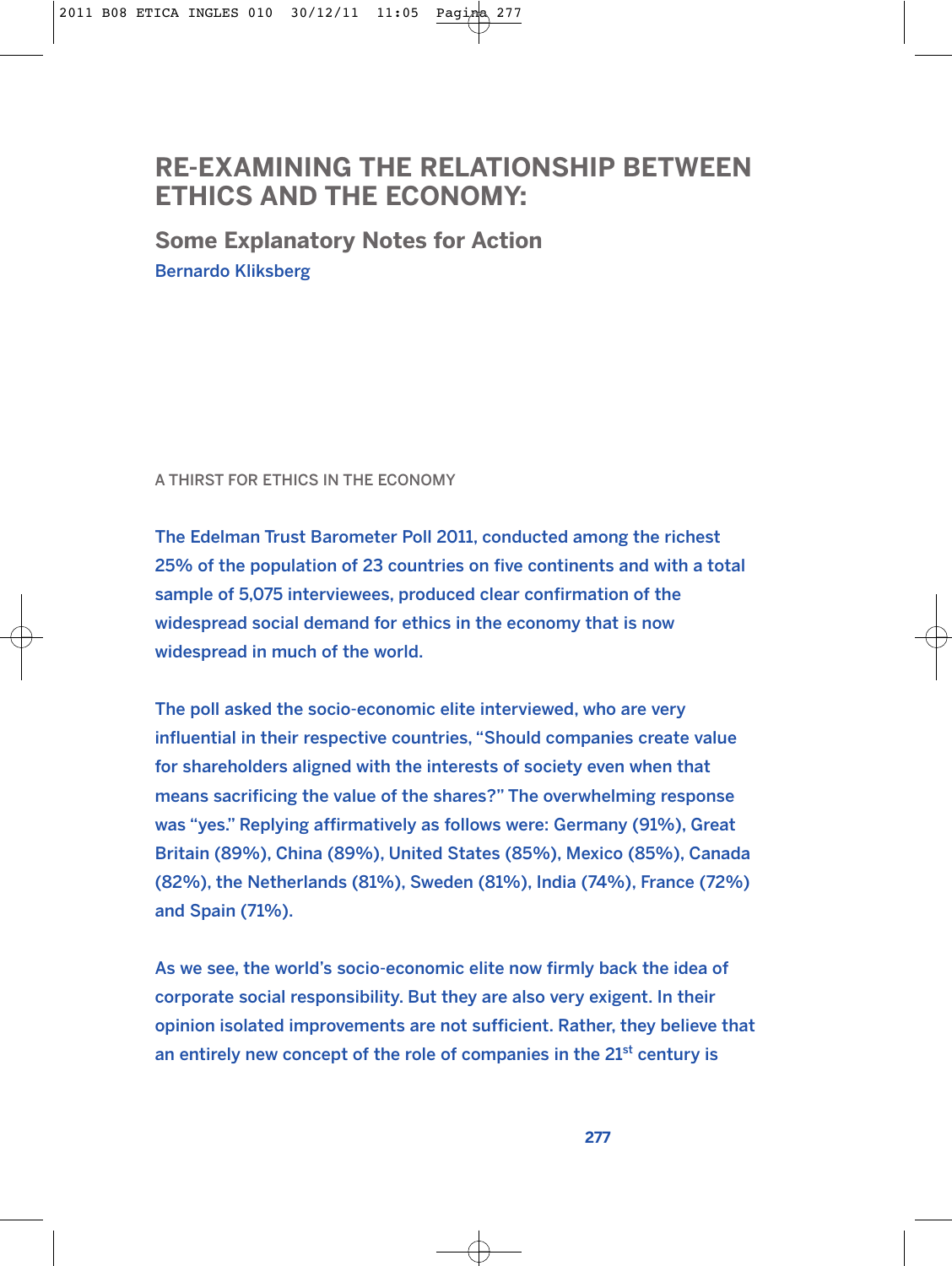needed, in which the common good is not an objective subject to compromise.

The same thirst for ethics is reflected in the controversy created by one of the most successful financiers of the last fifty years, Warren Buffett, which has caused a worldwide stir. In his article in *The New York Times* (14/8/2011), "Stop Coddling the Super-Rich," Buffett calls for the "shared sacrifices" required by the state of the American economy to be made, and therefore the taxes on the mega-rich like him to be raised. He states that the percentage of taxes paid by him last year on his taxable income was 17.4%, "a lower percentage than was paid by any of the other 20 people in our office. Their tax burdens ranged from 33% to 41% and averaged 36%." Buffet says that this is unfair and suggests that the tax rate for the super rich should be raised. He rejects the argument that this could reduce investment: "I have worked with investors for 60 years and I have yet to see anyone … shy away from a sensible investment because of the tax on the potential gain. People invest to make money, and potential taxes have never scared them off." He concludes in essentially ethical terms: "My friends and I have been coddled long enough by a billionaire-friendly Congress. It's time for our government to get serious about shared sacrifice."

Buffet's call for action in the United States was accompanied by other similar calls in France, Germany and Italy, which were also based on confronting the ethical dilemmas latent in the situation. Sixteen of the most successful entrepreneurs in France, in a joint declaration, requested President Nicolas Sarkozy to raise taxes on the richest people. Among them were the presidents of L'Oreal and the Total oil company. In Italy, one of the richest, the owner of Ferrari, Luca di Montezemolo, said it was only fair that the rich should pay more. In Germany an organization was founded called "the rich for a higher rate for the richest." Its leader, Dieter Lehmkuhl, said: "We don't need all this money to live." The organization's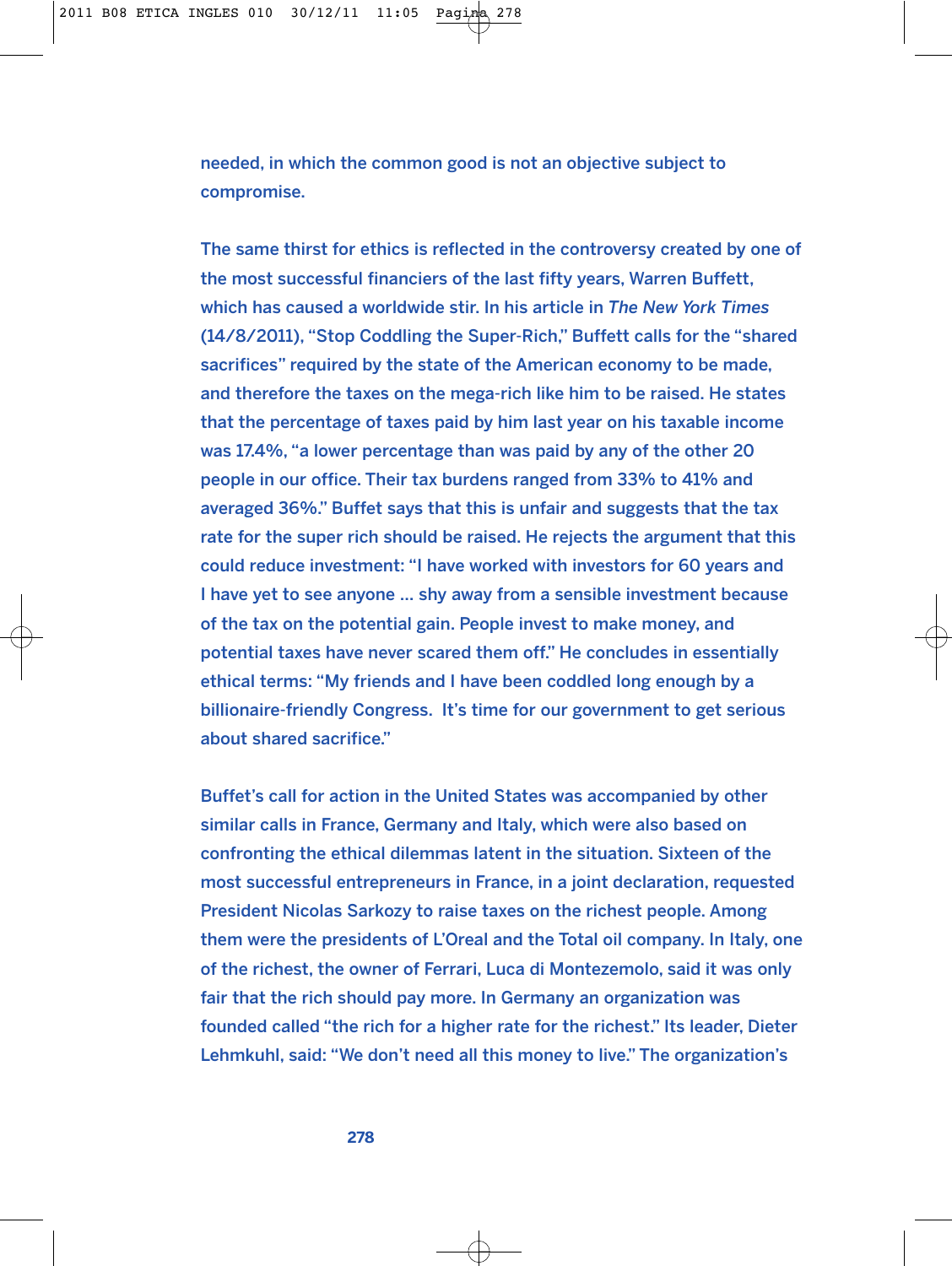original manifesto declared: "We want to set an example of how the wealthy are able to commit to more towards overcoming the economic and financial crisis."

The new interest in ethics applied to the economy is also reflected in numerous signs of the credibility now enjoyed by the non-governmental organizations and social entrepreneurs.

Polls in different countries, among which is Spain, show that the NGOs are the institutions with the greatest credibility. *The Economist* magazine (2010) makes a significant remark about the chain reaction started by those who undertake social projects to help the most disadvantaged. It says, "A decade ago the term 'social entrepreneur' was rarely heard. Now everyone wants to be one, from London to Lagos. The lectures on social entrepreneurs are invariably the most in demand by students at the main business schools."

The interest in ethics in the economy is fed by the weight of the lack of ethical values in generating the financial crisis on Wall Street in 2007–2008 which was propagated throughout the globalized world, and also by the size of the disparities in our times, which were carefully analyzed in the *Caritas in veritate* encyclical (2009), as follows:

> Global wealth grows in absolute terms, but inequalities also grow. In the rich countries new social categories become impoverished and new types of poverty are created. In the poorest regions some groups enjoy a type of wasteful and consumerist super-development that contrasts unacceptably with persistent situations of dehumanizing misery.

In fact, as *The Economist* points out, 1% of the world population currently owns 43% of the world's assets, The richest 10% owns 83% of them. At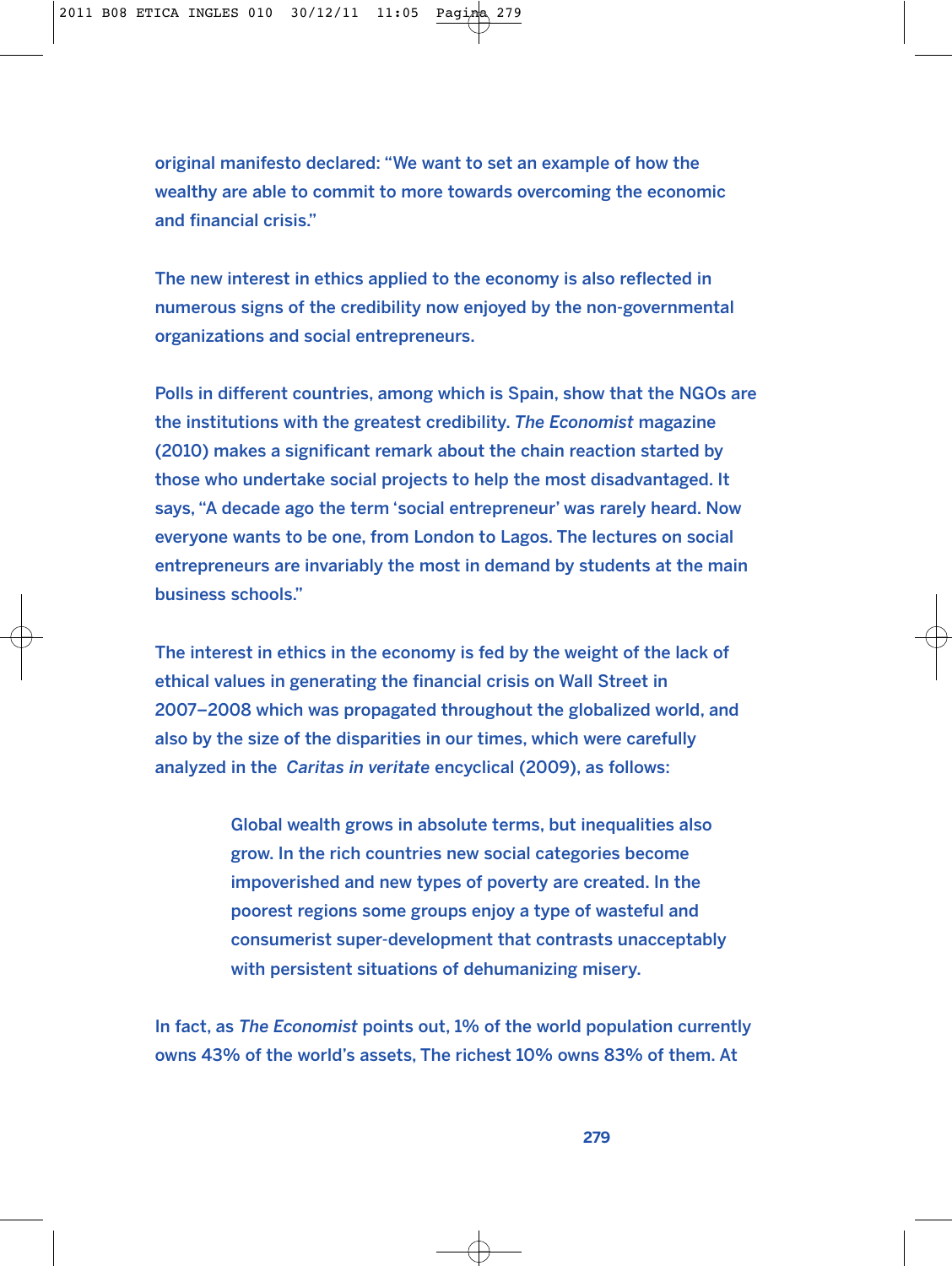the same time, 50% of the world population with the lowest income has 2% of the assets. The Vatican encyclical calls this situation "the scandal of the damaging disparities."

Apart from their economic contraindications, the great inequalities also have very direct consequences on the lives of people who thwart basic ethics.

In their work *The Spirit Level,* Wilkinson and Picket (2010) make comparisons, with detailed statistics, between more and less unequal countries: the greater the inequality, the more crime, the greater infantile mortality, the more obesity, the more adolescent pregnancies, the greater gender discrimination and the lower life expectancy.

The demand for ethics in the economy is growing in the world. Ethics are expected from politicians and governmental authorities, but also from businessmen and companies. This demand forms part of a deeper view. There is a perception that the debate on ethics in general has been marginalized from the collective agenda.

A prominent philosopher, Charles Taylor, claims that discussion is limited to "means," such as technologies and money, but that any talk about the ultimate objectives to which these means should be applied has been sidelined. These ultimate aims—the meaning of life, the right profile for a society, the core values that must be respected, such as reinforcing the family which is the pillar of society?do not form part of the main debates.

THE IMPACT OF THE ETHICAL LACUNAE ON THE WORLD ECONOMIC CRISIS

The world economy is undergoing the most acute crisis since the Great Depression of 1929. Originating in the 2007–2008 Wall Street financial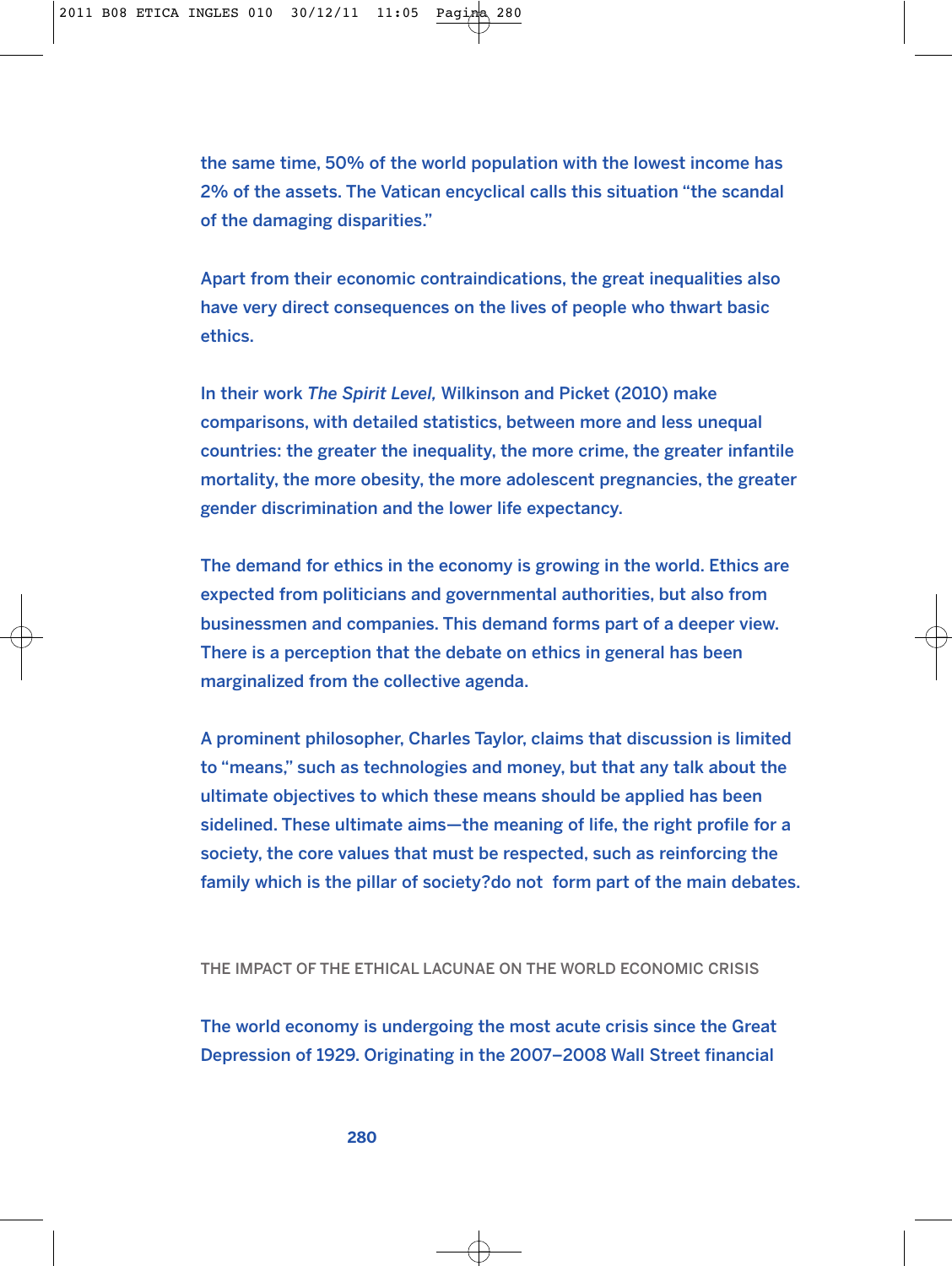crisis, in 2011 it provoked a marked fall in the gross domestic profit worldwide of 2.6%, and a drop of 11.1% in world trade. The most recent data predict an uncertain future.

The American economy, which produces 25% of the gross world profit, is growing very weakly and has been unsuccessful in its attempts to lower the unemployment rate. *The Economist* reckons that it will grow only 1.6% in 2011, and 2% in 2012. With 9.1% unemployment, that means 14 millon people out of work. If to that number are added the under-employed and those who have left the labor market, the figure goes up to more than 16%. The United States Census Bureau reported (on September 14th, 2011) that poverty had reached 46.2 million (15.1% of the population) the largest figure since it started to be measured 52 years ago. Even worse are the poverty figures on Latinos (26.6%) and colored people (27.4%). It is estimated that there are 50 million people without medical insurance and 40 million recipients of food stamps (a federal subsidy for purchasing food for people suffering extreme poverty).

The growth forecasts for the Eurozone, according to *The Economist,* are 1.7% in 2011 and 1% in 2012. The rate of open unemployment is 10%, while that of young people in different countries exceeds 25%. The estimations for the world economy have been adjusted downwards in the second half of the year, and it is predicted that it will not grow more than 4% in 2011 and 2012.

Multiple factors of a different nature influenced the generating of the current crisis. Among them, "ethical lacunae" played an important role, as seen in the conduct of the key economic agents. This was recorded, among other sources, by interpellations in the United States Congress regarding the crisis, the reports produced by the committees set up by Congress to investigate, the Organization for Economic Cooperation and Development (OECD) analyses, and numerous investigations.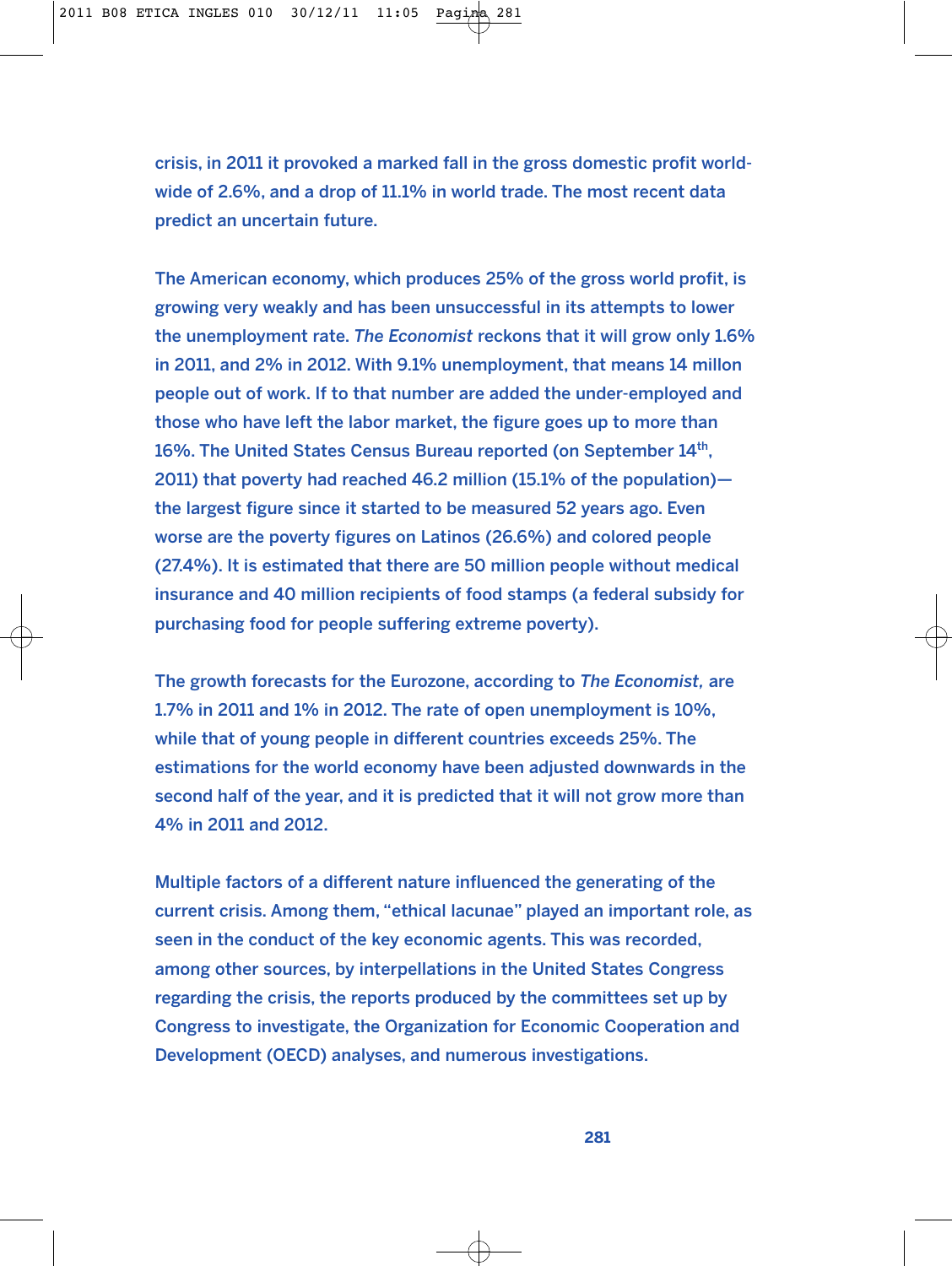Among the main ethical problems that had an effect on the crisis were those outlined below.

**The demand for ethics in the economy is growing in the world, it forms part of a deeper view. There is a perception that the debate on ethics in general has been marginalized from the collective agenda**

**The failures in corporate government**

The Secretary General of the OECD, Angel Gurría (2009) analyzed the crisis as follows:

> The current economic crisis is costing the world trillions of dollars, millions of jobs, a great loss of confidence in the financial markets, and a regression in our efforts to reduce global poverty. It is the result of a combination of severe failings. The failure in corporate ethics is one of them—one that is at the epicenter of this financial and economic earthquake.

A report by the OECD Corporate Government Group (Kirkpatrick 2009) concludes in the same way: "The financial crisis can be attributed to a large extent to the failings and weaknesses in corporate government."

The study by the OECD Group found, among other things, "distorted incentive systems." Thus, in different cases the remuneration for chief executives of important business organizations was linked to the latters' short-term earnings. That stimulated conduct which stuffed the companies' assets with "subprime mortgages" and financial products without a solid base in real assets. The supervision of these executives by the governing boards proved to be ineffective, according to the OECD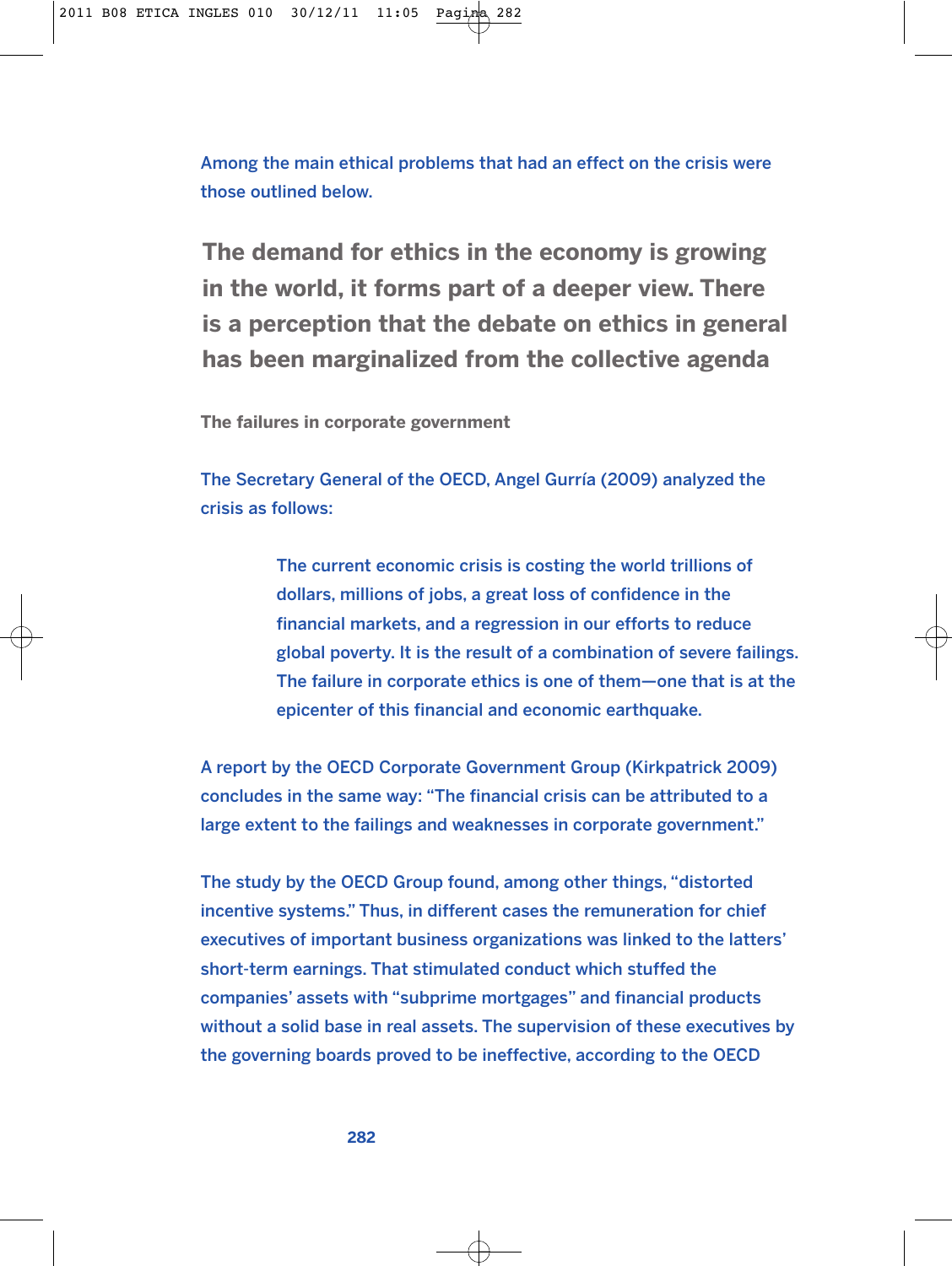group. The desirable relationship between the fulfillment of objectives and remuneration was largely lost.

**The tendency towards speculation**

President Obama often refers to the causes of the crisis, emphasizing the role of what he calls "unbridled greed." In a recent speech, the Dalai Lama, Nobel Prize laureate,<sup>1</sup> said that when he asked a prominent American businessman about the reason for the crisis, he gave him the same reply.

The pursuit of maximizing immediate gains through short-term transactions aimed at producing deliberate losses in the stock of banks in difficulties, and other forms of speculation which, according to UN data, currently also exist in the food market, deepened the crisis.<sup>2</sup>

In the midst of the crisis, in 2009, in a hitherto-unheard-of measure, the United States Securities and Exchange Commission banned the shortselling of 800 shares for a limited period of time. This measure was recently repeated in several European countries.

The Commission's Chairman, Christopher Cox contended that this measure was necessary "in order to ensure that undercover manipulation, illegal naked short-selling (in which the shares were not even delivered) and illegitimate commercial practices would not drive market behavior and undermine confidence."

 $<sup>1</sup>$  Dissertation by the Dalai Lama at the World Congress on Ethical Values, Monterrey, Mexico,</sup> September 9<sup>th</sup>, 2011, in a joint session with Nobel Peace Prize laureate Shirin Ebadi and the author.

 $2$  Further information can be obtained from the interview of the UN Rapporteur on the right to food (De Schutter 2011).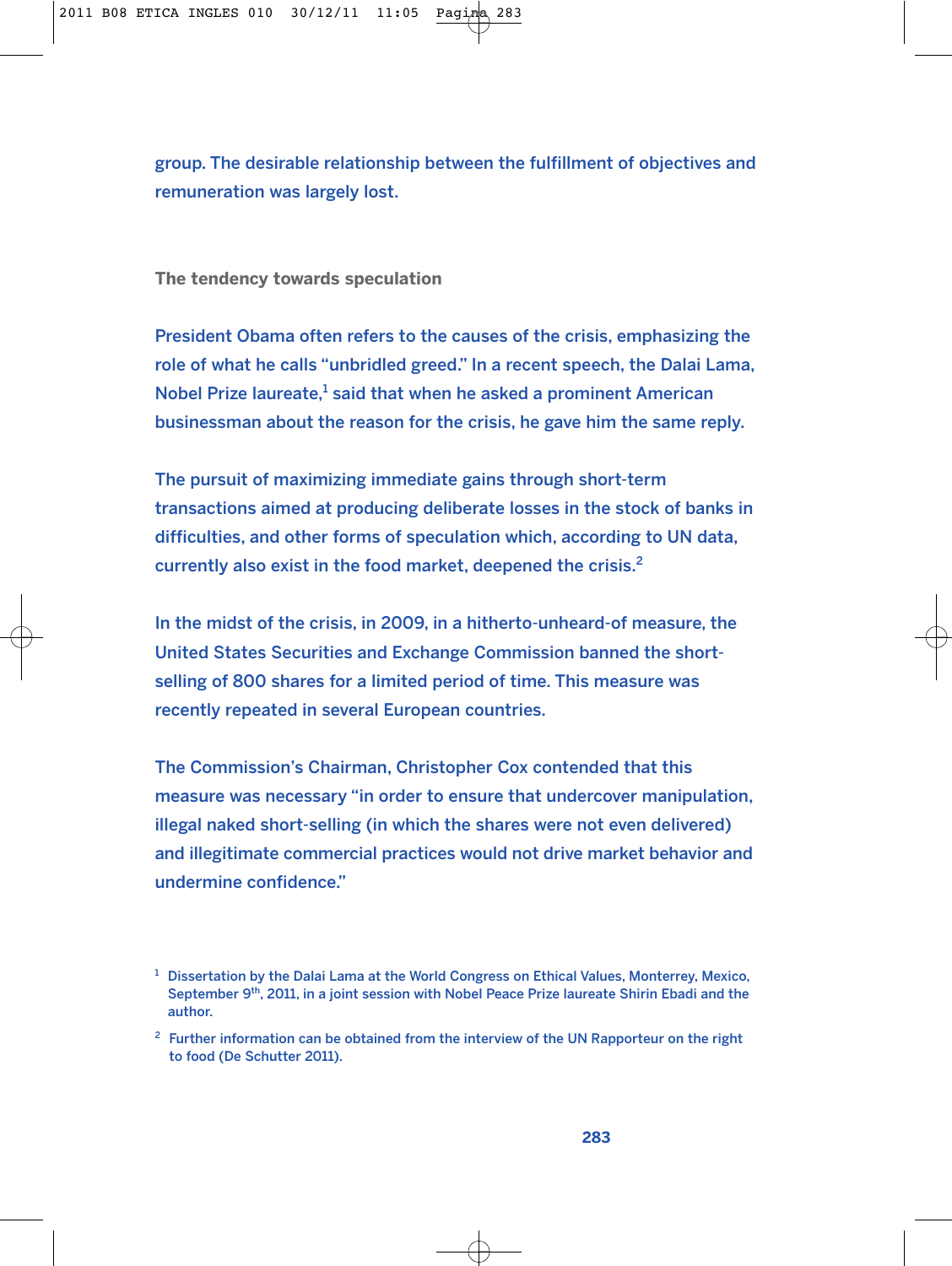**The deficient ethical training of managers**

American society asked itself, "How did executives, graduated with MBAs from the best business schools, act so unethically?"

Amitai Etzioni, Professor Emeritus at George Washington University, called upon the United States Congress, through *The Washington Post* (2002), to add the deans of the business schools to their list of those interpellated "in order to explain to the public how ethics were taught in their schools."

Evaluations carried out by the respected Aspen Institute revealed the extremely poor training in ethics offered by the business schools. The most advanced management technologies are taught, but not the social responsibility intrinsic to their application.

*The Wall Street Journal* published (Canales, Massey, Wrzesniewski) that when students at the main business schools were asked about the qualities necessary to be a successful manager, they suggested first of all vision and perspicacity, whereas honesty and responsibility were only mentioned after much discussion. And it concluded, "Some experts believe that the schools should train managers in aspects strictly related to business strategies, such as negotiation, incentives, etc., and leave the teaching of values to other people. We cannot disagree more."

Piper, a leader at Harvard in the efforts to strengthen ethics teaching in the MBAs, stated that "in the managerial curricula the emphasis in on quantification, formal models and formulas, while the application of good judgment and debate on values are minimized […] the students assume that these are not important."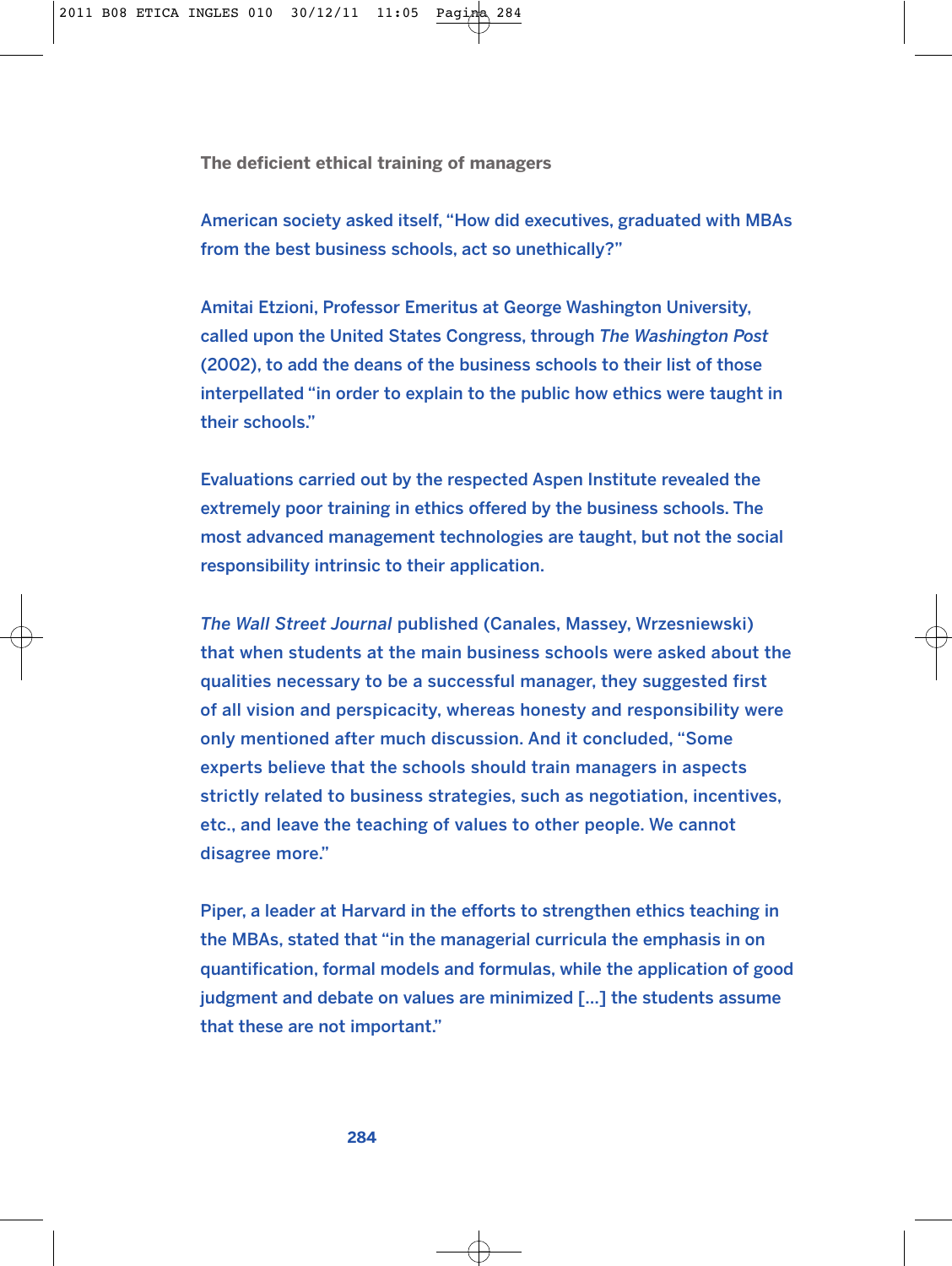Gentile says in *The Financial Times* that this atmosphere creates the belief that the way for a student to show that he is clever is by arguing that market competition does not allow for personal morality.

There is currently a great reaction against the role that moral fallacies played in the crisis. The president of Harvard, Drew Faust, broke with the tradition whereby the deans of the Harvard Business School were professors of economics or finance, when she appointed Nithin Nhoria, professor of leadership and ethics as the new dean. The dean has emphasized (Lauerman, 2010) that "the crisis has deeply undermined the confidence of society in companies and also in management education."

**A unilateral view of the economy**

Underlying the crisis was the idea that the markets should be deregulated. It was pointed out that during the previous United States Administration a drastic weakening of the regulatory legislation and the bodies responsible for applying it had taken place. The gamble was that the markets would regulate themselves.

This did not happen in practice. The elimination of basic regulations encouraged the emergence of "perverse incentives" and practices such as the gigantesque fraud perpetrated by the Madoff fund although the regulatory authorities had been receiving continuous reports about it since 1992.

When the United States Congress interpellated Allan Greenspan, who had been Chairman of the Federal Reserve for 20 years and a champion of deregulation, he replied (2009),

> I am absolutely dumbfounded […] We believed that the financial institutions would regulate themselves and would protect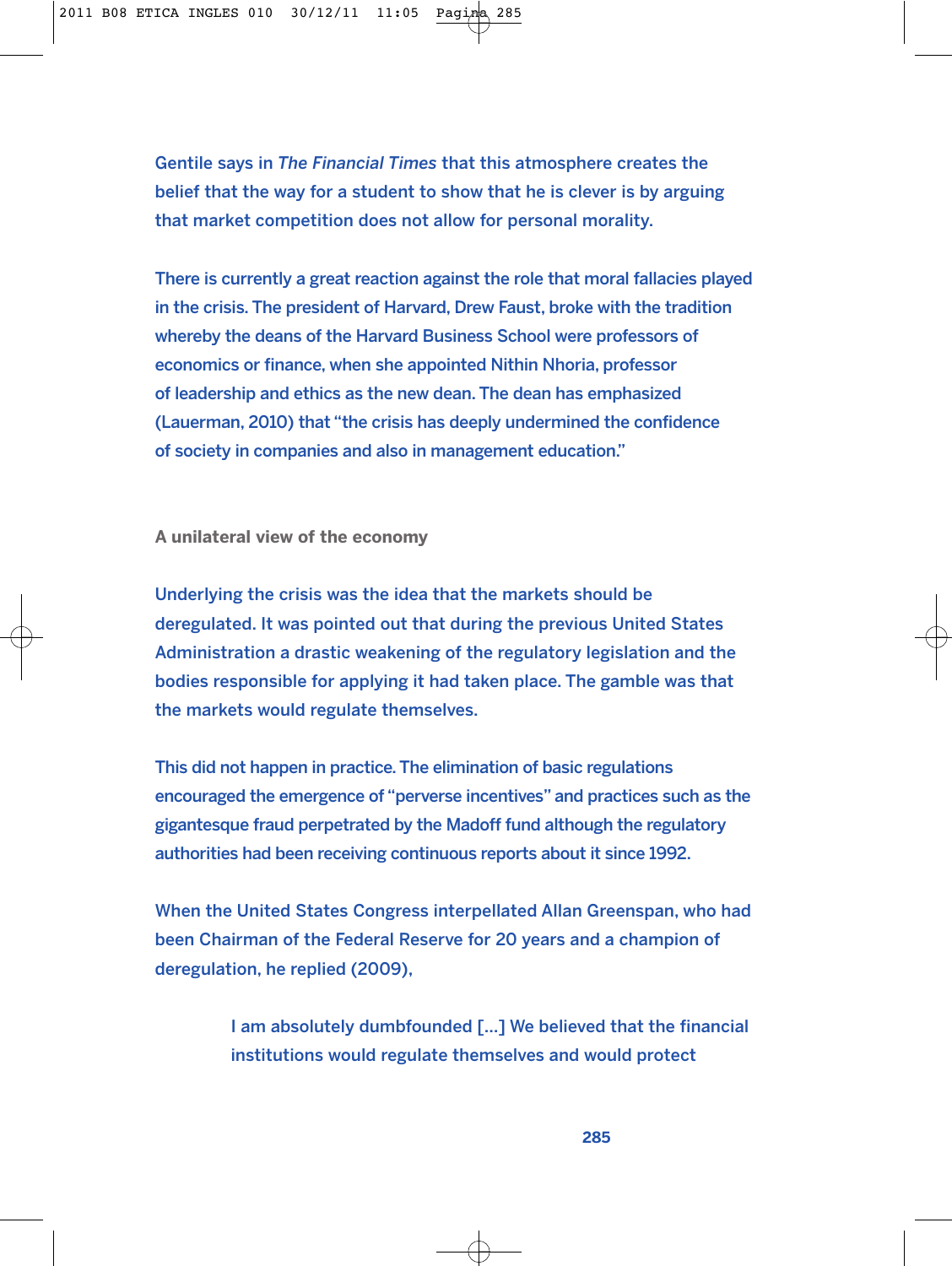the interests of their shareholders, but they didn't do so. [...] The entire intellectual edifice that we built has collapsed.

The mistakes and the lack of ethical empathy for the protection of the collective interest implied in this view of the applied economy was highlighted from different quarters.

President Nicolas Sarkozy of France said that "a certain idea of globalization is dying with the end of financial capitalism that imposed its logic on the entire economy and contributed to perverting it." *The New York Times* wrote in an editorial that, "the crisis could have been averted if the regulators had applied the rules and governmental civil servants had questioned the high-risk loans and other doubtful practices."

The combination, among other factors, of corporate failings in ethical aspects, systematic speculative conduct, the meagre ethical training of executives and the abandonment by public policy of the protection of the collective interest in basic issues, were a crucial part of the grave current crisis. The world is reminded that an economy without ethics can constitute a danger. Adam Smith, the founder of modern economics, already anticipated this 200 years ago when, in 1759, he pointed out that markets should be governed by certain ethical values because, if not, there would be serious dangers. He emphasized very specifically the qualities of "prudence, humanity, justice, generosity, and public spiritedness."

## AN ETHICAL AGENDA FOR THE ECONOMY

The simultaneous technological revolutions in very different fields such as biotechnology, genetics, molecular biology, computer science, communications, materials science, nanotechnology, robotics and many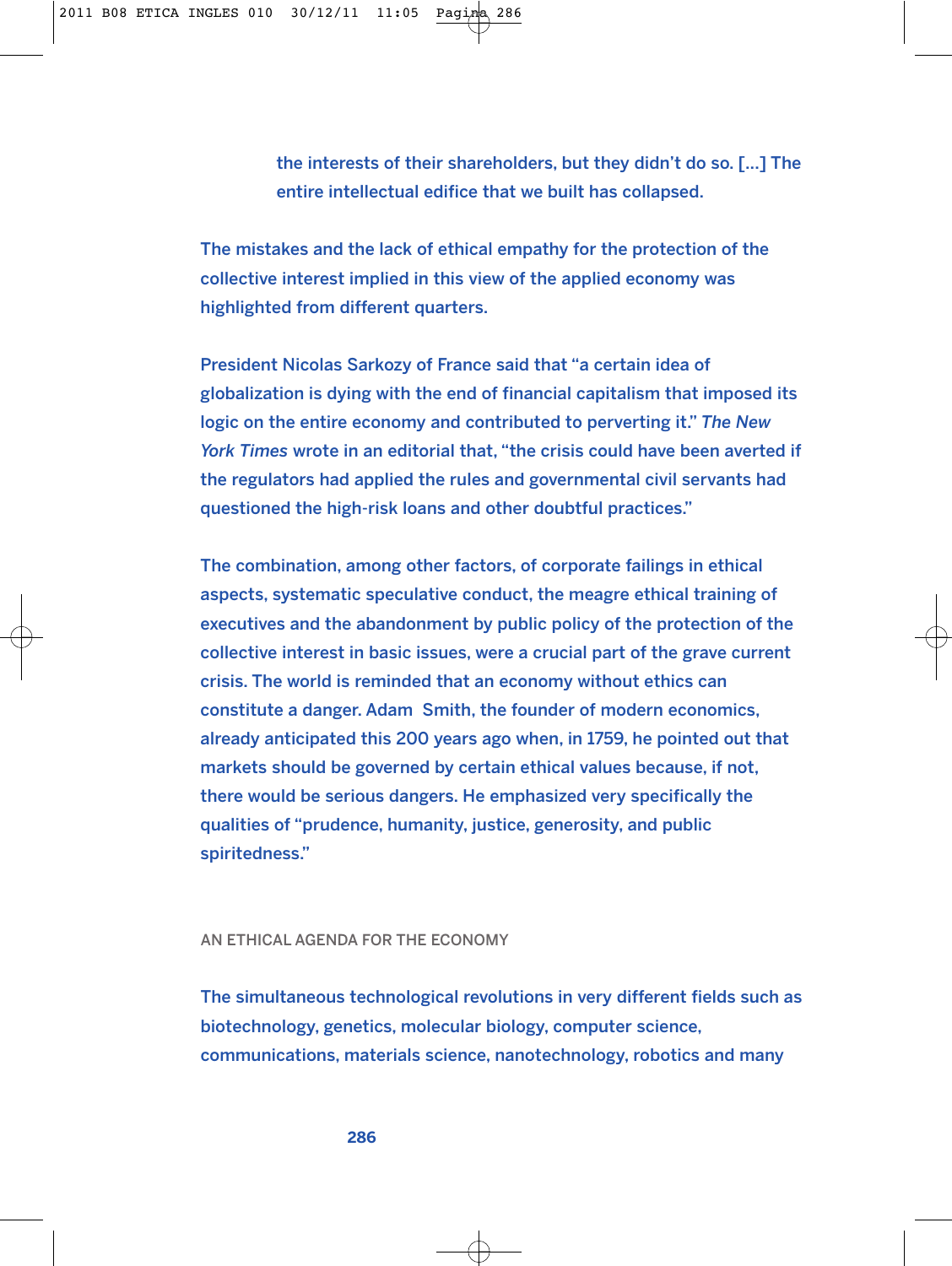more have greatly multiplied the capacity for producing goods and services, and made a great step forward in life expectancy possible. However, a large part of humankind is excluded from these advances on account of factors such as the "damaging disparities" mentioned above, while at the same time there are real "ethical scandals." $3$  Thus, a little girl who is born in a poor country has a life expectancy of 45 years, whereas one that is born in a developed country now lives for more than 80 years. And in a world that could feed its entire population thanks to the accelerated technological progress, 1,020 million people, or one out of seven, go hungry.

**An ethical agenda is needed for the economy in order to confront these morally inadmissible contradictions that destroy social cohesion**

In the 21<sup>st</sup> century, 1,400 million people lack electricity. The 800 million people who live in Sub-Saharan Africa consume the same amount of electricity annually as do the 19 million who live in New York State. Climate change affects every human being, but its impact is extremely unequal. For every person who suffers from it in the rich countries, there are 80 who are subject to its effects in the developing world. Malnutrition is one of the main reasons why 8.1 million children die each year. With only 25 cents a day, it would be possible to supply the malnourished children with a cup containing all the necessary micro-nutrients. But 1.5 million dollars are spent on armaments every second.

An ethical agenda is needed for the economy in order to confront these morally inadmissible contradictions that destroy social cohesion. Some of the subjects synthesized must be included among its core concepts.

<sup>3</sup> The author explores the subject in detail in his works. (Kliksberg 2010 and 2011a).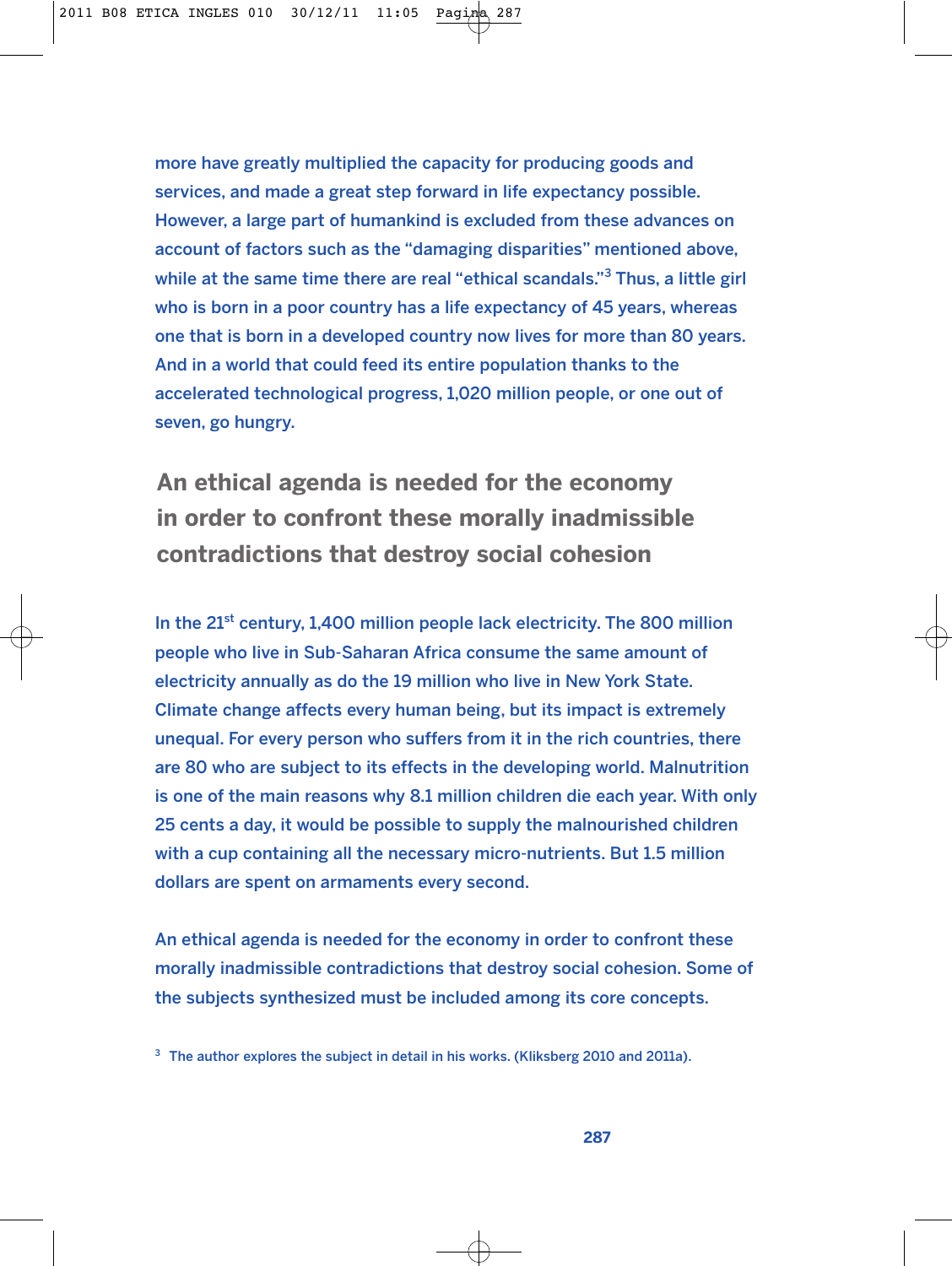**A new view of development**

As the Sarkozy Commission (2009) chaired by Nobel Prize laureates Joseph Stiglitz and Amartya Sen pointed out, a broader view of development must be targeted. Economic growth is one of its objectives, but not the only one. Among other things, social inclusion, equity, access to culture, increased freedom, harmonious coexistence with nature and participation at all levels are required.

Pope John XXIII stated precursorily in his encyclical *Mater et Magistra* (1961) that,

> It is in the nature of human beings that, when engaged in their productive activity, they need to be able to assume their own responsibilities and perfect themselves.

Very often there is a latent trade-off that is only made clear when development is not only measured in terms of gross domestic product, but with broader indicators such as those proposed by the commission and, previously, the UN's development paradigm.

Thus, the unbridled exploitation of nature can increase short-term growth, but it generates imbalances that will deprive millions of people of their historic habitat, as well as generate grave medium- and long-term economic harm.

The increased numbers of cars stimulate the economy but increase pollution as well as the number of hours spent in large cities, while the number of hours spent in large cities and in going to and coming from work takes time away from family and private life.

The new interest in living in a more harmonious way has spurred the emergence of many movements and the wish to learn from experiences,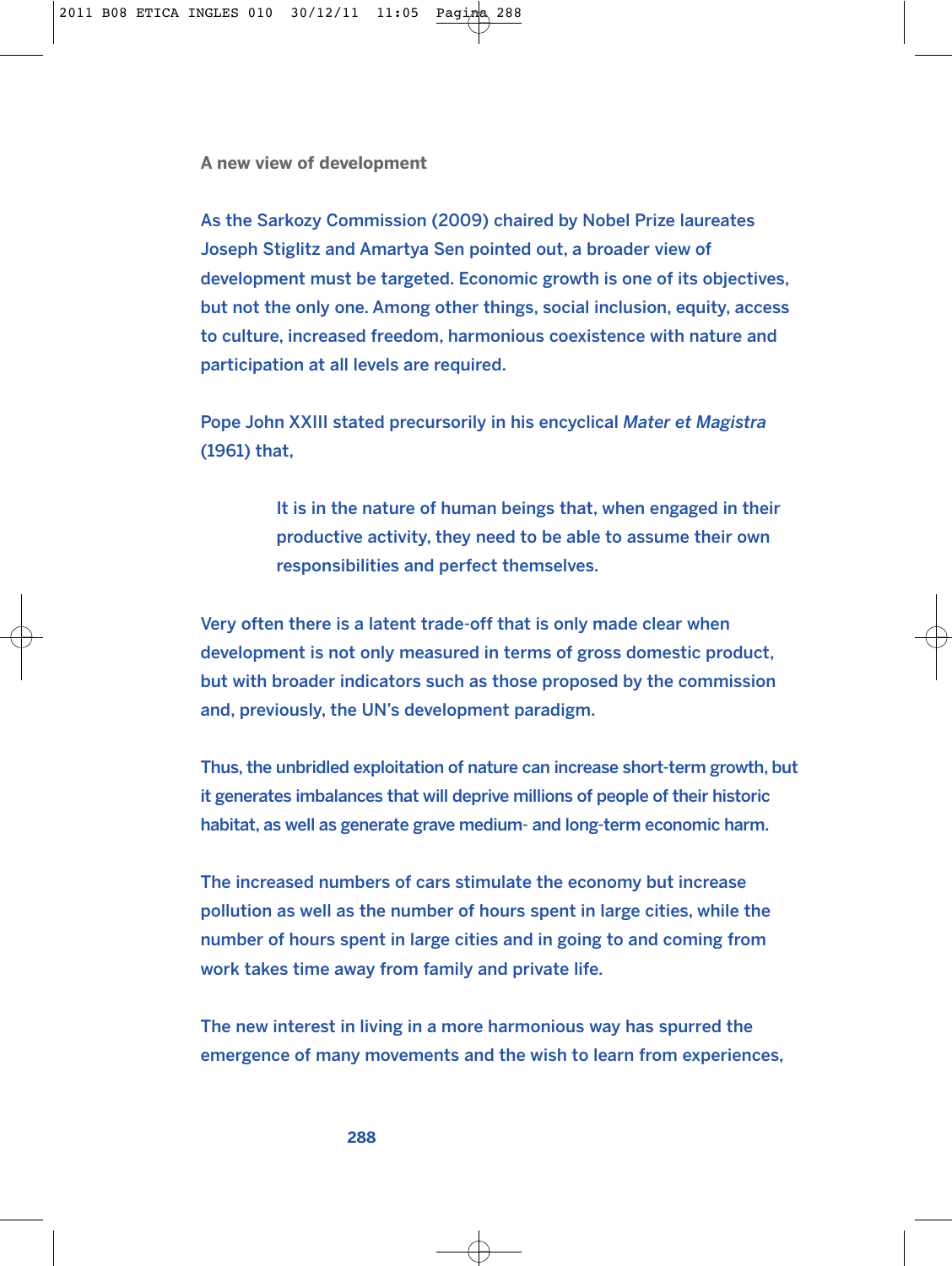such as visiting Bhutan, the only country in the world where the gross national happiness produced annually by society is systematically measured.

**Social responsibility in public policies**

It is hoped that the governments of democratic societies will guarantee the fundamental rights of citizens in decisive areas such as nutrition, health, education, the establishment and development of the family, and work. Already In 1989 the UN General Assembly sanctioned the right of all the world's citizens "to development," and made governments chiefly responsible for putting this into practice.

Ethical and socially-responsible conduct on the part of governments will require, together with a total eradication of corruption and clientelism, showing through action that rights such as access to health and education are really prioritized.

This must be reflected in budget allocations. Studies such as that of Bidani and Ravallion (1997) which examined 35 developing countries, found a strong correlation between public expenditure on health and life expectancy and the reduction of infantile mortality. Grupta, Verhoeven and Tiongson (1999) established that expenditure on primary care is associated with a reduction in the rates of infant mortality.

Musgrave (1996) summarized the conclusions of different similar studies while highlighting that,

"While none of the reasons for state intervention is solely applicable to the health sector, certain market failures are worse here than in other areas of the economy."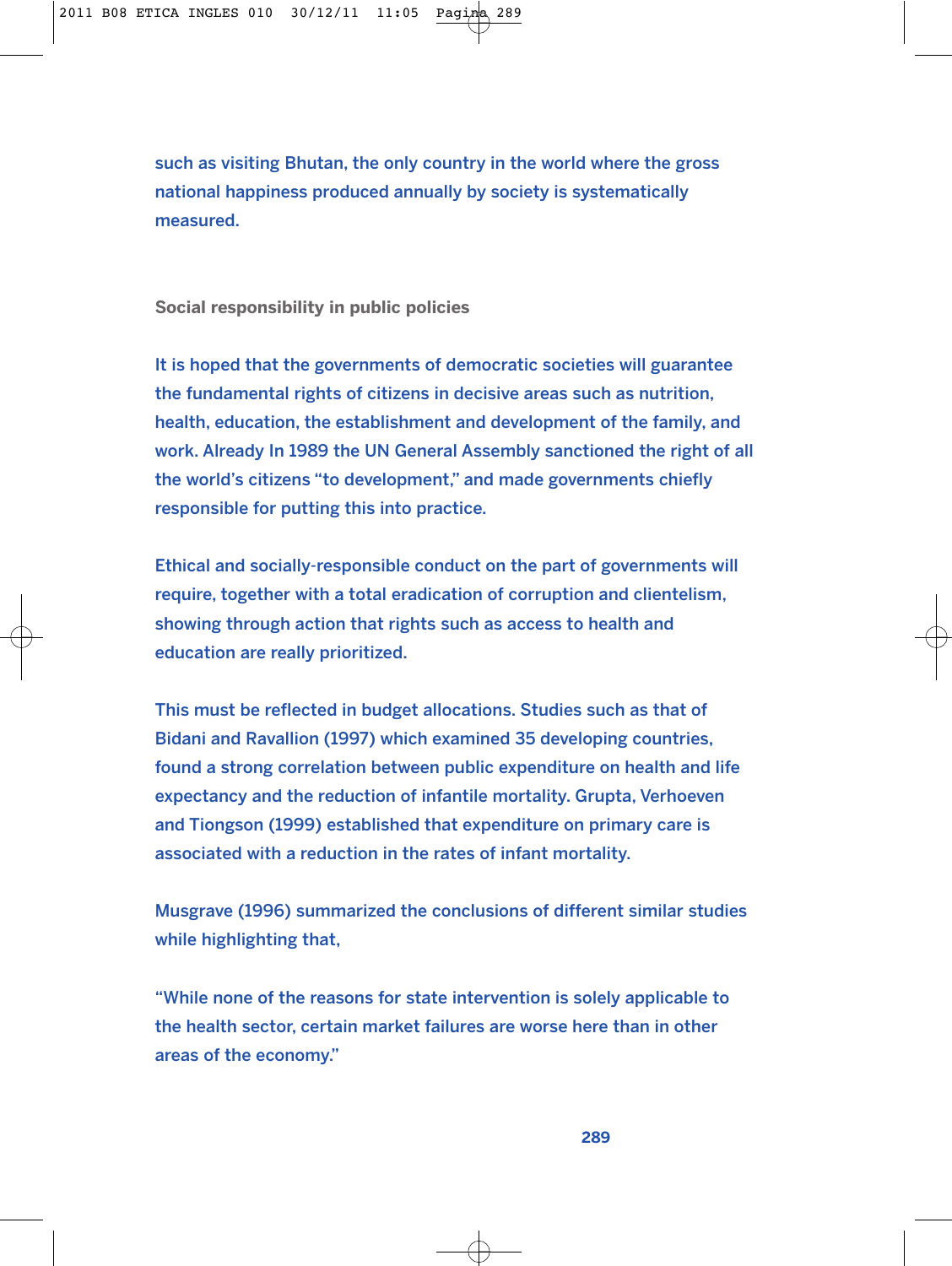Jeffrey Sachs *et al.* (2002) showed that the improved nutrition in England and France during the  $19<sup>th</sup>$  and  $20<sup>th</sup>$  centuries was crucial to their increased productivity and per capita GNP.

A similar situation exists in education. Achieving higher school attendance by girls can drastically reduce infant mortality. Nevertheless, in several countries investment in health and education is extremely low. There is no real responsibility in public policy. Lack of resources could be alleged, but in many instances that is not the case. Thus the list of those which invest the least in public health is headed by an oil-producing country, Equatorial Guinea (only 2.1% of GDP instead of the minimum of 6% called for by the World Health Organization). In that country 9.1 children per 1,000 live births die; in Sweden and Norway it is three. Among those which also invest the least in health are oil-producing countries such as Kuwait (2.2%), Oman (2.4%), United Arab Emirates (2.7%), Saudi Arabia (3.4%) and Bahrain (3.7%).

**Corporate social responsibility**

Societal demand for social responsibility on the part of private enterprise grows daily. The pressure from small investors, who are rightly anxious after the severe harm inflicted on them by the irresponsibility of Wall Street and other episodes, is intensifying, as is that of responsible consumers, who increasingly tend to prefer the products of companies with a strong sense of corporate social responsibility, and also that of civil society in general.

Michael Porter and Mark Kramer (2011) wrote in a recent article in the *Harvard Business Review* that,

> In the past few years companies have been considered to an increasingly large degree the cause of social, environmental and

> > **290**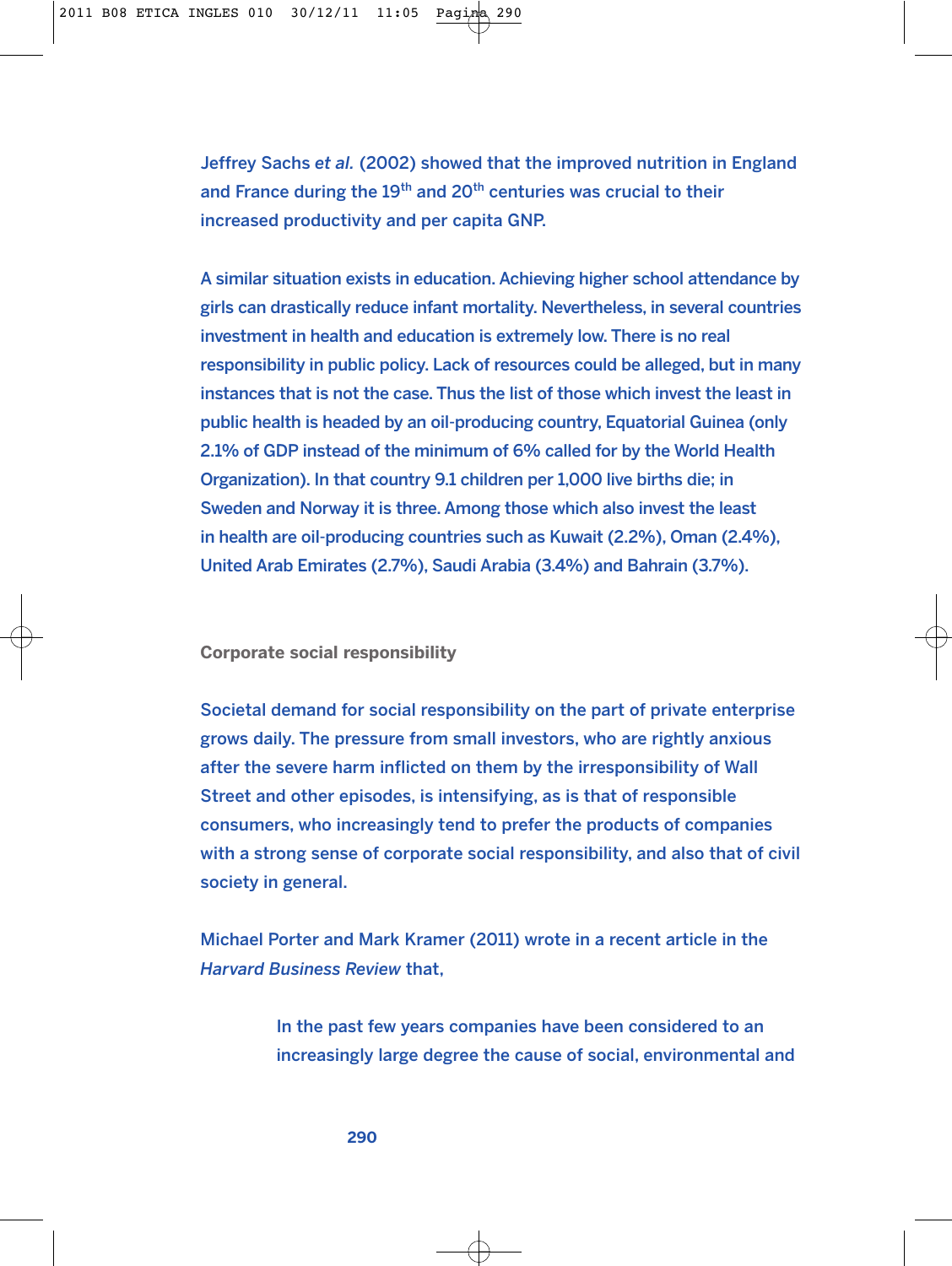economic problems. And a large proportion of the population believes that companies have prospered at the expense of the community.

They emphasize that, "The legitimacy of business has fallen to levels never before seen in history."

They demand that more thought be given to corporate social responsibility, that it be practiced at a higher level and that "the economy and society should act in conjunction once again." They float the idea that companies must generate "shared value." Specifically they state, "The objective of corporations must be redefined as the creation of shared value, not just the generation of earnings […] learning how to achieve this is our best opportunity for relegitimizing business."

Corporate social responsibility today cannot be reduced to specific contributions. It must be part of all company policies. It must produce social value for the community in its different areas of activity.

As highlighted by ISO 26,000 which was drawn up by ninety-nine countries, it will not be prejudicial to them. On the contrary, numerous studies show that the companies with the most corporate social responsibility achieve greater productivity and competitiveness, are more favorably perceived by the financial community, are more highly ranked by consumers, and have greater chances of attracting people with talent.

Among the examples of creating shared value, WaterHealth International employs innovative techniques for water purification. It provides drinking water at minimum prices for a million people in India, Ghana and the Philippines. Waste Concern transforms 700 tons of rubbish per day from the poor quarters in Bangladesh into fertilizers.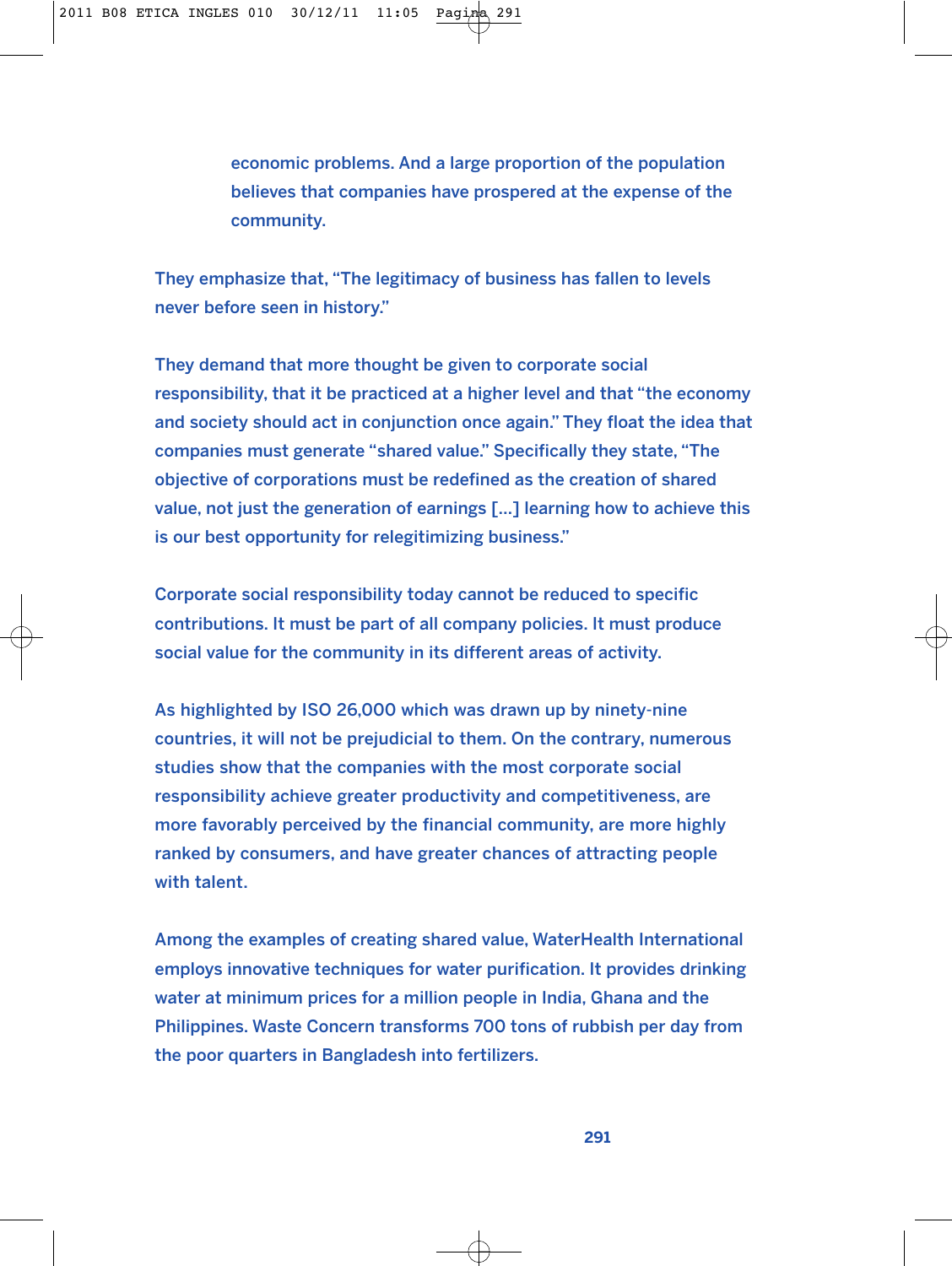A leading example is that of the social enterprises sponsored by Nobel Prize laureate Muhammad Yunus. The founder of the Poor People's Bank entered into an agreement with Danone, a leading international dairyproducts company to provide an answer to infantile malnutrition. He challenged the company to produce a very cheap yoghourt that would include all the necessary micronutrients for a child. The Grameen-Danone company has already achieved some major successes. At the same time another agreement is being worked out with Adidas to produce very inexpensive shoes for the many barefooted children in the world. Walking barefoot can produce severe and irreversible health problems.

Demand is growing because the companies are fixing high ethical standards and are fully meeting them. *The Economist* magazine has affirmed that, "corporate social responsibility has won the battle of ideas" and will be "the only way to do business in the  $21<sup>st</sup>$  century."

Many of the main multinational companies meeting at the UN Global Compact 2010 annual review signed the New York Declaration. Among its points were the following:

> We commit ourselves to the UN Global Compact, and to the call to include the ten universal principles in the areas of human rights, labor, environment and anti-corruption in our strategies, operations and culture, and to act in support of the far-reaching goals of the United Nations, especially the Millennium Goals.

In this sense they stated in the declaration that:

The markets need effective regulations in order to manage themselves. Governments must lay down clear signals, especially in critical areas such as climate change. They must fix goals and incentives to reduce emissions of polluting gases,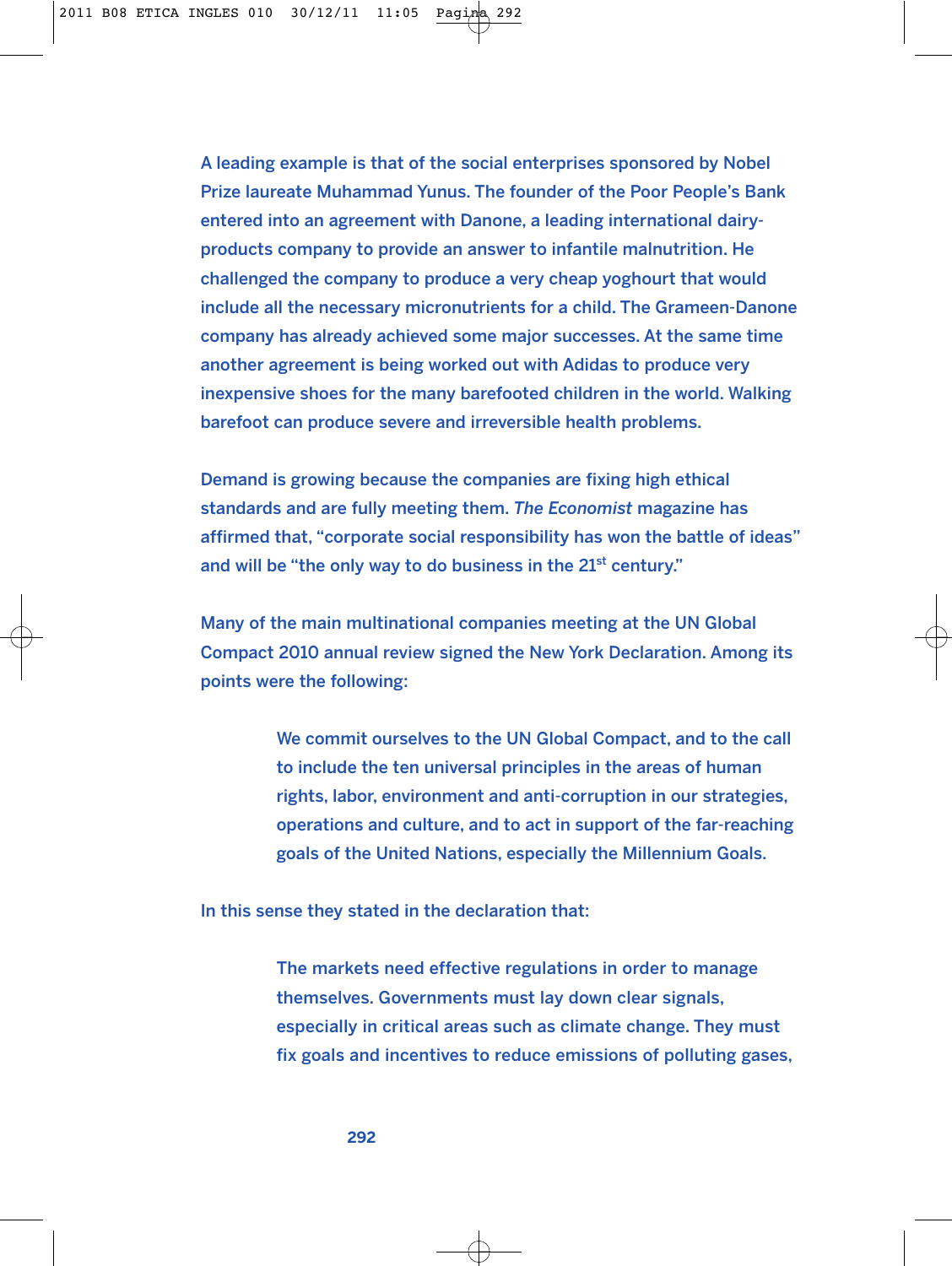strengthen climate resilience and support the production of clean energies […] they must stimulate, while complementing regulation, the commitment by the private sector to voluntary initiatives.

**The companies with the most corporate social responsibility achieve greater productivity and competitiveness, are more favorably perceived and have greater chances of attracting people with talent**

The magnitude of the social call for greater corporate social responsibility appears in full force in the findings of the aforementioned Edelman Trust Barometer (2011). On asking those polled if "the Government should regulate the activities of corporations to ensure that companies conduct themselves responsibly," the replies in favor predominated. They were: United Kingdom (82%), Canada (74%), Sweden (66%), China (62%), United States (61%),India (61%) and Brazil (53%).

## **Enhancing Volunteerism**

The open ethical agenda includes deepening the commitment of civil society to eliminate "ethical scandals," working in strategic alliances with public policies, and promoting corporate social responsibility.

The world of NGOs continues to expand and today, according to Johns Hopkins University statistics (Salomon, 2003), it now constitutes the eighth global economy in respect of gross product. According to the preliminary estimates for the State of the World's Volunteerism Report for 2011 being prepared by the UN, there are now a billion volunteers.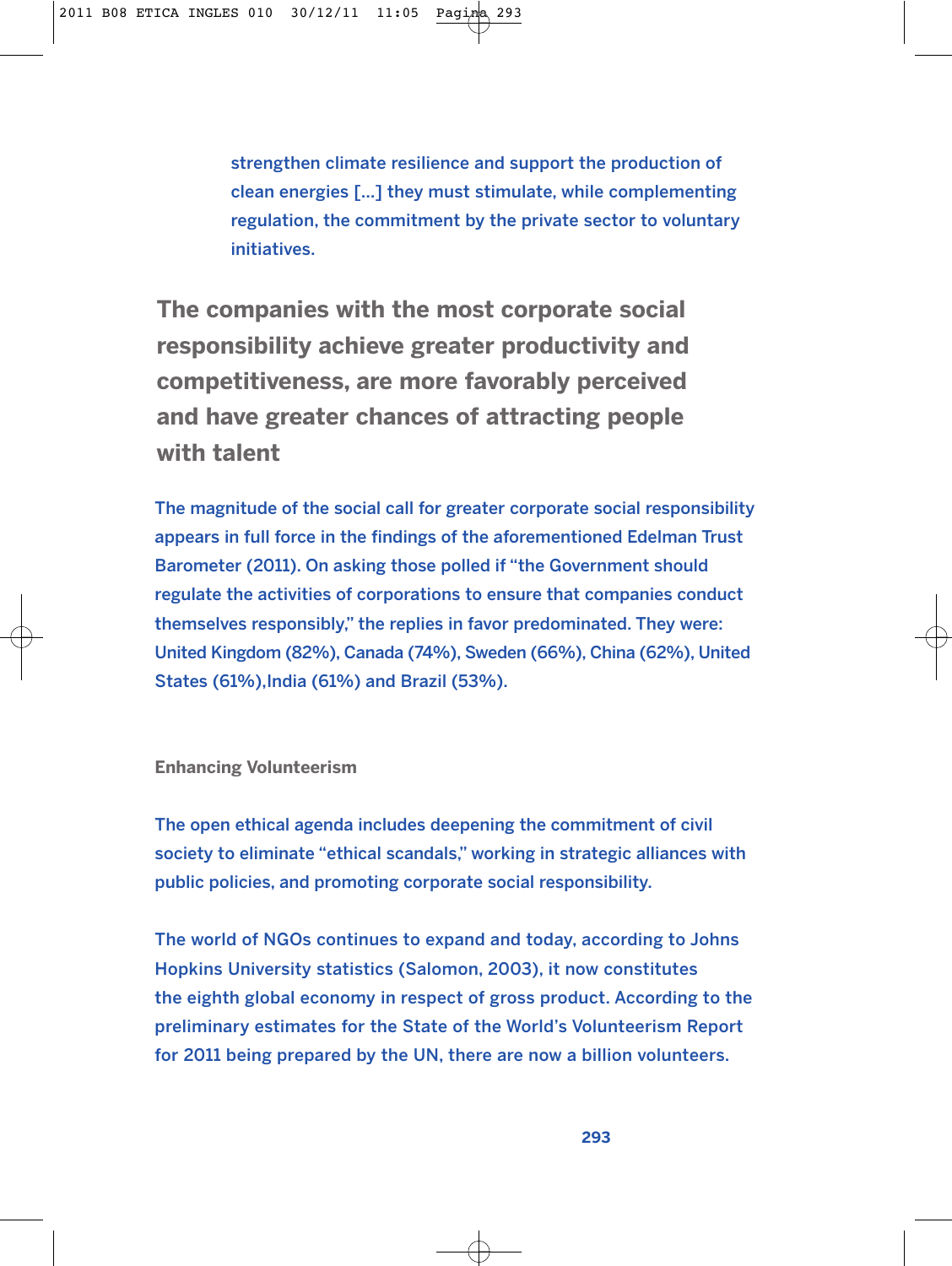They make the difference daily, offering direct solidarity with warmth, quality and commitment to millions of excluded families. That has led them to head the credibility tables in many countries. Apart from their direct effect, they are a school for moral preparation for action for young people, and are widely accepted among them. In many countries they work with little support from public authorities, and with very limited resources. They contribute directly to raising the ethical level of society by constituting a model of altruistic conduct in environments in which hedonism and lack of solidarity have powerful stimulants.

Our times need to make the economy and ethics compatible, in a concrete way. A work agenda for implementing this should include action items like those mentioned above. Society as a whole should demand and promote a renewal of the development paradigm that moves towards social responsibility in public policies, corporate social responsibility, the mobilization of share capital through the strengthening of volunteerism, and other features, such as the enhancement of social commitment in universities, support for the great task of organizations based on faith, and backing for social entrepreneurs.

### THE CASE OF LATIN AMERICA

Latin America, with its 650 million inhabitants, is a continent where important questions, above all ethical, are being posed.

It is exceptionally endowed with natural resources. It has a third of all the clean water on the planet and quantities of cheap sources of energy; its subsoil contains some of the greatest global reserves of strategic raw materials, from oil to lithium; and it is one of the largest forest and biosphere reserves.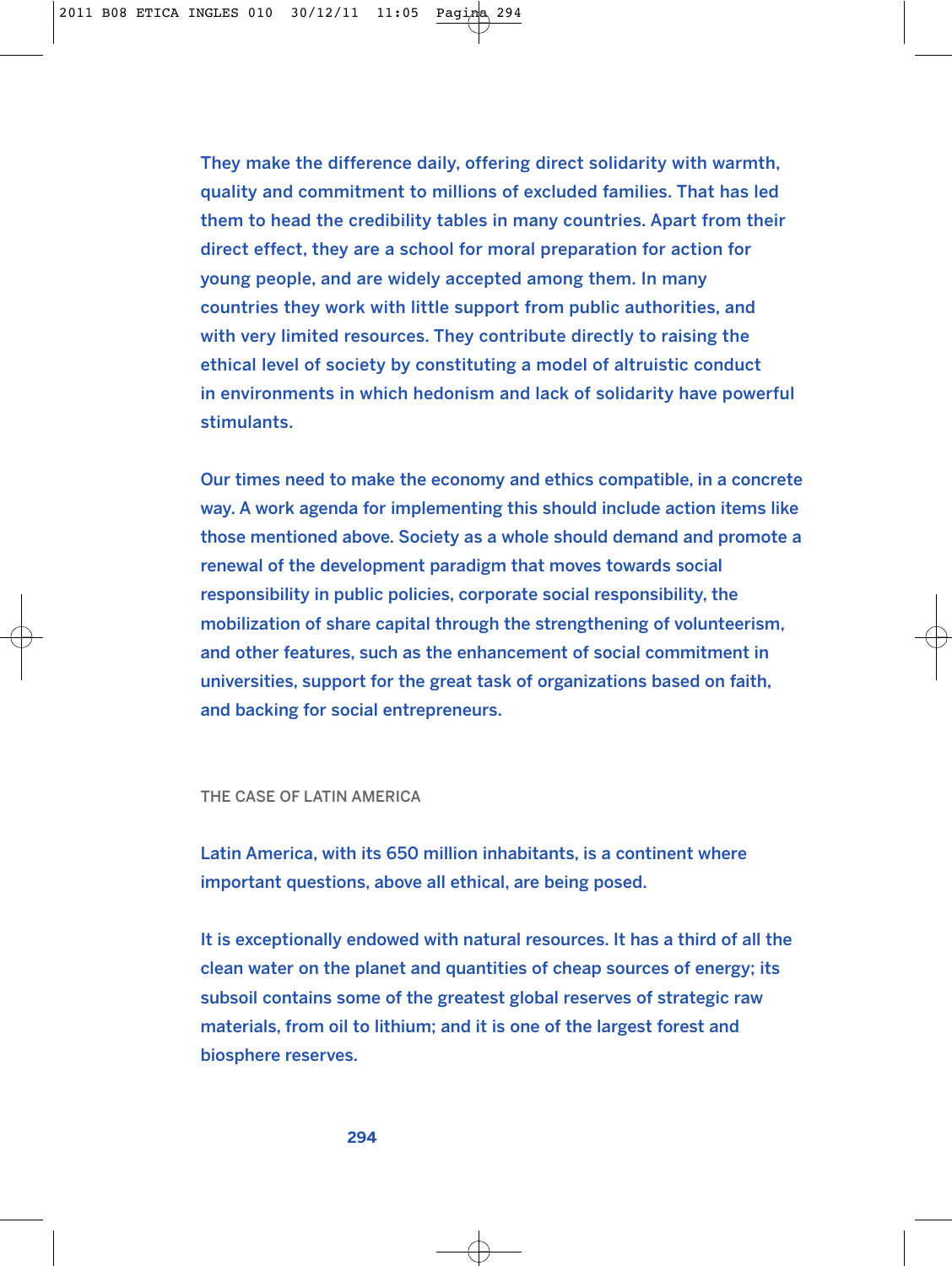However, the big question is, "why, notwithstanding its natural advantages and its history without wars or major natural cataclysms, is a third of its population below the poverty threshold, why do 30 children out of 1,000 die before they are five years old, why do more than 20,000 mothers die annually during pregnancy or childbirth (90 for each 100,000 live births), and why is one out of every four young people not part of the education system or the labor market and in a state of severe social exclusion?"

The incidental factors are multiple and vary according to the history of each country, but most of the countries have a circumstance in common: enormous disparities. They have the worst Gini coefficient in respect of wealth distribution. The differences between the 10% richest and the 10% poorest people vary between 30 and 60, according to the country. In Norway it is 6.

The inequality is present not only with regard to income, but also to access to land, where the Gini coefficient is even worse, as well as to other factors. The World Bank (2004) states:

> Latin America suffers from enormous inequalities. […] moreover it is an invasive phenomenon that characterizes every aspect of life, such as access to health care, education and public services, access to land and other assets, financing from the formal credit and labor markets, and participation and political influence.

The great inequality generates poverty traps daily: the children of poor families suffer from serious health and malnutrition risks, they work and do not complete secondary school, and without that they remain outside the formal economy.

Birdsall and Londoño (1997) measured the relationship between inequality and poverty econometrically from 1970 to 1995. They found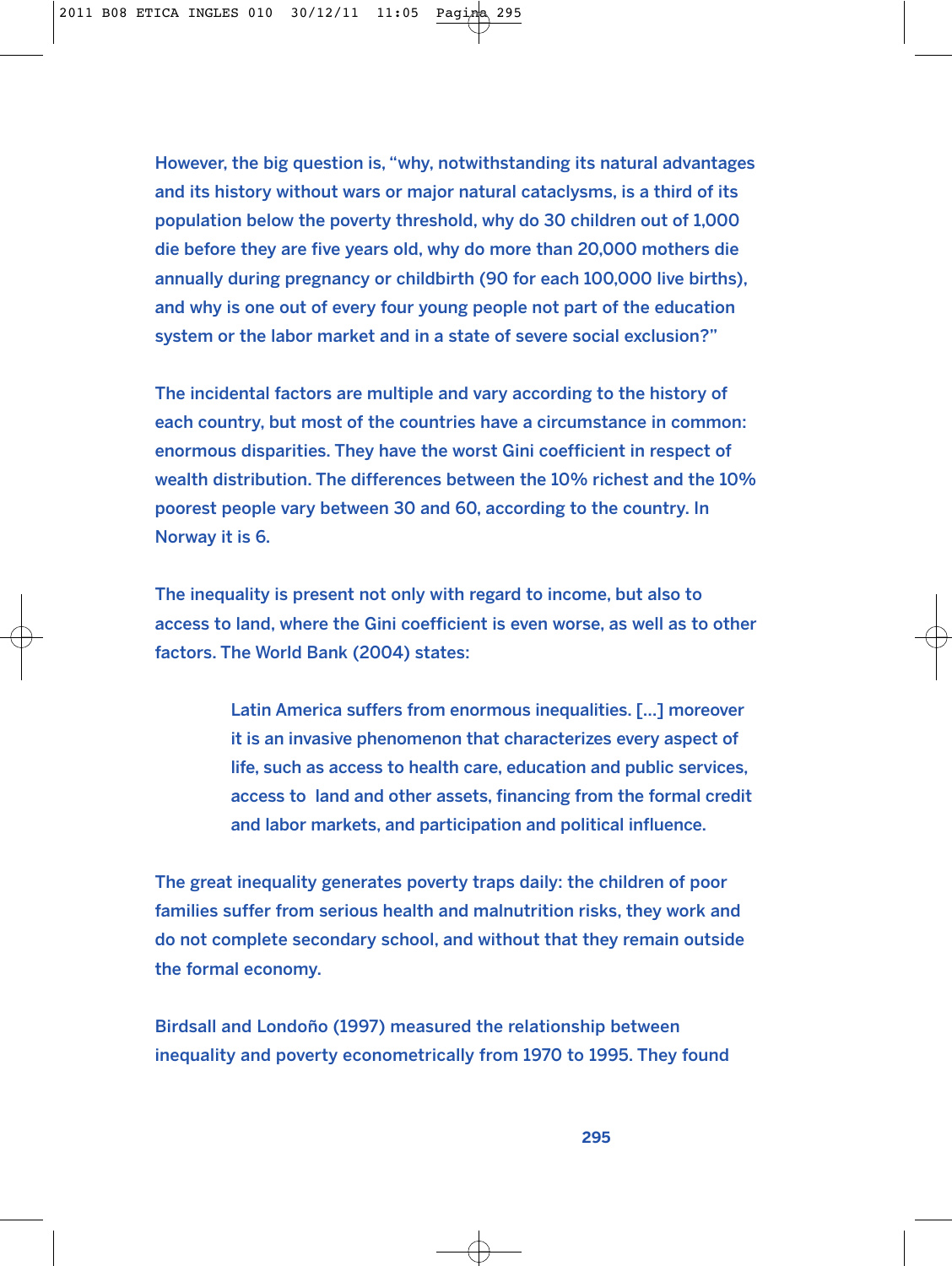that the large increases in inequality during this period were responsIble for at least half of the large increase in the figures for poverty. In a study by ECLAC, UNDP and IPEA (2003) the conclusion was that, "In most of the countries examined it would be enough for the Gini coefficient to drop one or two points in order for the incidence of poverty to be reduced to the same extent as in several years of positive economic growth."

Poverty is, as Pope John Paul repeatedly pointed out (1998), a violation of fundamental human rights. In societies with as many advantages as those of Latin America, it is inadmissible that it should be of such major proportions.

Among other paradoxes, Latin America produces three times as much food as is needed for its population, but nevertheless 16% of the children suffer from chronic malnutrition and 53 million people are malnourished. Despite its enormous potential in clean water, 50 million people lack drinking water. Almost one out of every five Latin Americans lives in a shack, an extremely precarious form of housing.

Latin Americans increasingly resent the great ethical injustices: the poverty and inequality, as well as others, such as the relegation of indigenous and Afro-American populations, gender discrimination and the lack of attention for the disabled and old people.

In surveys such as the Latinobarómetro, 89% of the inhabitants of the region condemned the pronounced levels of inequality.

Over the past decade, civil society has substantially raised the levels of citizen participation. An increasingly dense social fabric of NGOs of all kinds, grass-roots organizations, women's movements and movements of young and indigenous people has developed.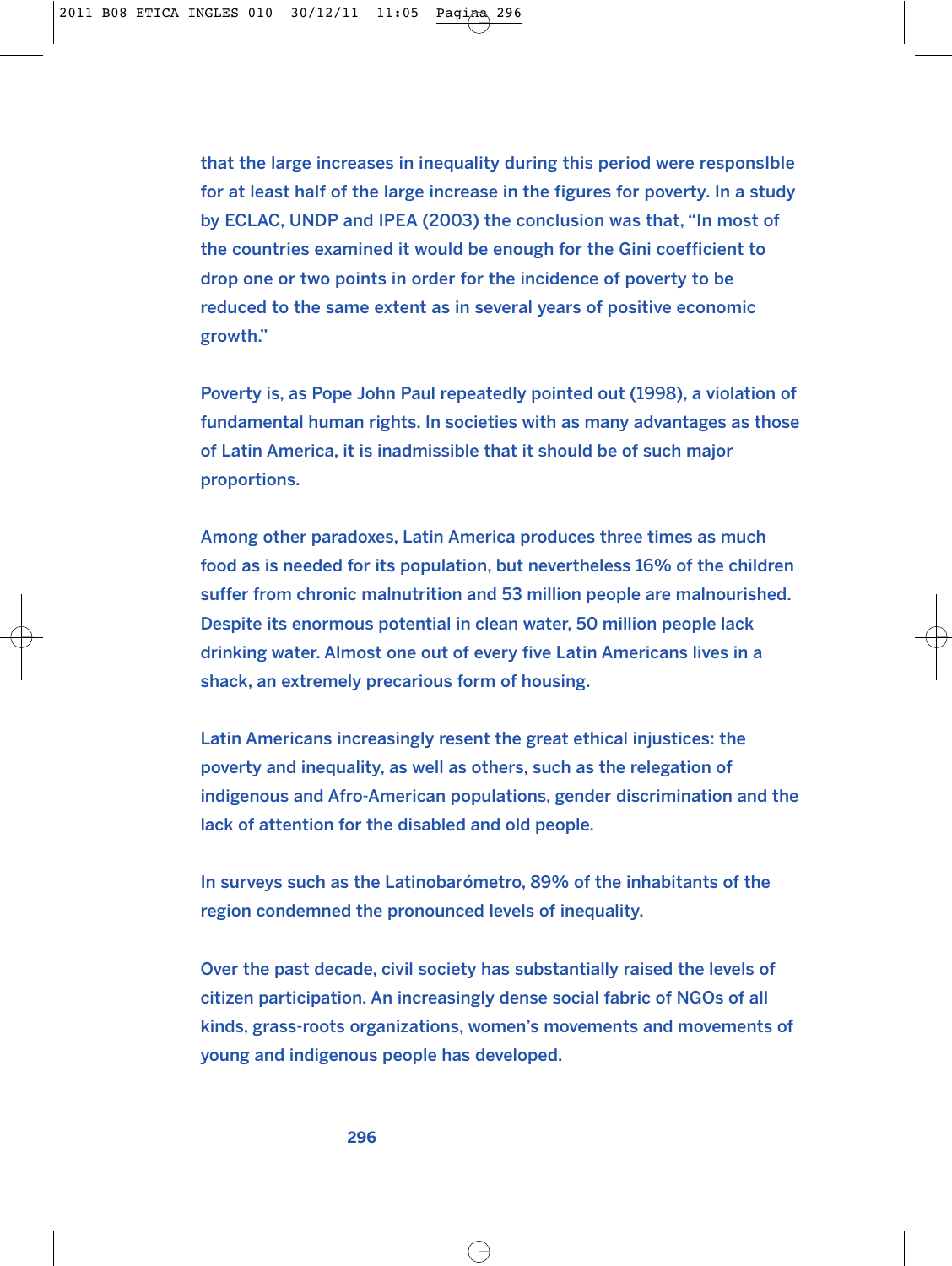A call for more active democracies and an ethical agenda on all levels has grown. Thirteen presidents were dismissed from office through democratic means between 1993 and 2007 before completing their terms, as a result of massive social rebellions by the people. The main causes were their non-fulfillment of their mandates to reduce poverty and inequality, open up opportunities and, in some cases, on account of corruption.

**Poverty is, as Pope John Paul repeatedly pointed out (1998), a violation of fundamental human rights**

Social demand in different countries has achieved significant changes in ethical terms. There is still a long way to go, but among the improvements on the ethical agenda are some that are summarized as follows:

**The quality of public policies**

There is much greater concern in public policy with regard to meeting the great open challenges. In countries such as Brazil, Argentina, Chile and Uruguay, among others, investment in social affairs has more than doubled. At the same time, credit lines have been opened and small and medium-sized companies have received strong support. Large-scale efforts have been made in policies aimed at integrating marginalized young people. There has also been relevant investment in infrastructure to promote living standards in depressed and rural areas.

Costa Rica, one of the few countries of the region where the major investment in health and education is a State policy independent of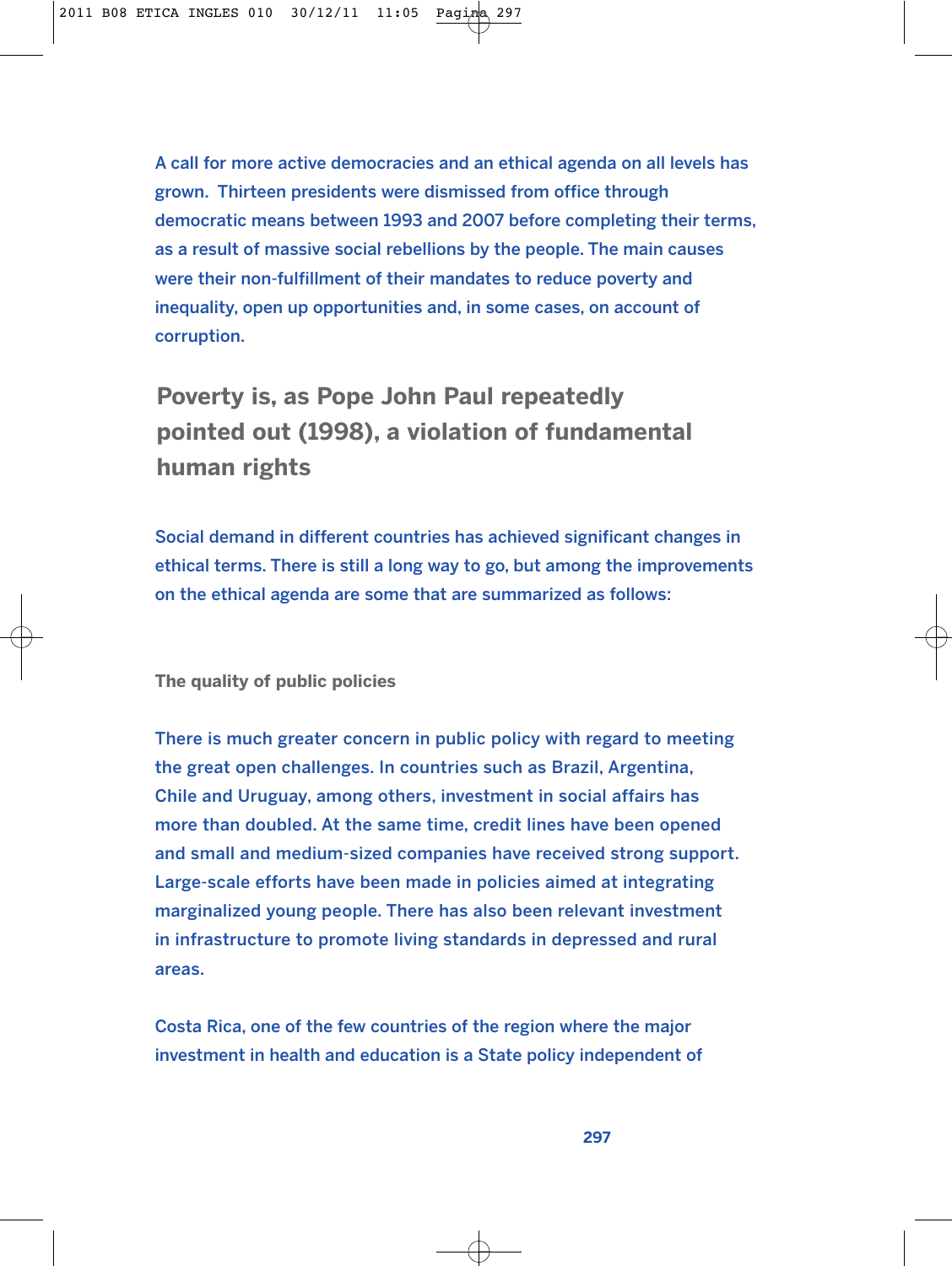governments, recently included an amendment in its constitution to the effect that the budget for education must never be less than 6% of GDP. Over the past 30 years the budget for health has also been 6%. Costa Rica has one of the lowest maternal and infantile mortality rates internationally, as well as long life expectancy.

The results of the new generation of public social policies are readily seen. Thus, among them, it is estimated that in Brazil during Lula's administration 30 million people rose out of poverty and joined the middle class.

In Uruguay poverty has been drastically reduced in recent years, major health reform has increased access to health care in large sectors of the population, and the Ceibal Plan has democratized access to Internet, giving coverage to the 300,000 primary school students.

In Argentina the Universal Allowance per Child for children of parents without regular jobs protects 3,700,000 poor children on condition that their families show that they are attending school and being vaccinated. The country's economy has grown 7.8% annually over the past eight years, and 5 million jobs have been created, reducing unemployment from 23 to 7.3% at the end of 2000.

International economic conditions such as higher prices for commodities and increased Chinese demand helped these countries, but these opportunities were also managed advantageously in an effort to reduce poverty and inequality

Forming part of this was the growth of alliances between the state, private companies and civil society to confront key social problems and improve the level of education.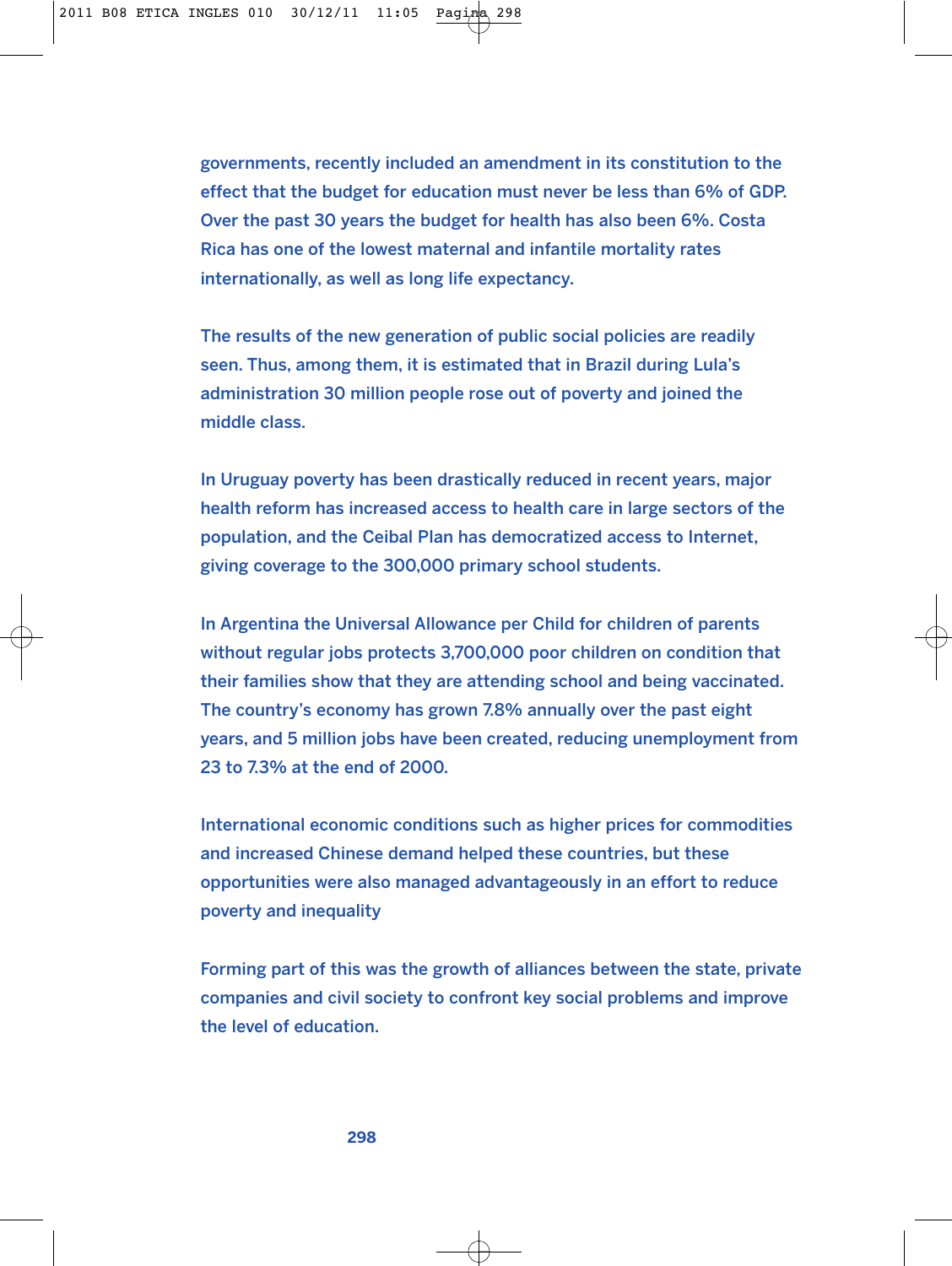In all these countries and others of the region, the transparency of the state and the rendering of accounts have improved, and the management–control mechanisms have been strengthened.<sup>4</sup>

Much more progress needs to be made, and the people continue to exert pressure more actively for ethically-consistent policies.

**The demand for corporate social responsibility**

Latin-American public opinion is making the requirement for corporate social responsibility part of the collective agenda. The NGOs concerned with corporate social responsibility are on the rise, and coverage in the mass media, auditions and attention in the public sphere are increasing, as are consumers who prefer products from the companies who practice it.

Progress is being made towards an advanced view of corporate social responsibility. The expectation is that, based on it, companies will—among other things—treat their staff well, offer consumers good-quality products at reasonable prices, take care of the environment, practice good corporate governance, and become actively involved in problems that are critical for society, starting with those in their geographical vicinity.

A broad view of the situation shows different attitudes regarding these improvements in corporate social responsibility in the business world, which are vital and strategic for the development of countries.

<sup>4</sup> See the articles by Rómulo Paes de Souza "Enseñanzas de Bolsa Familia" and Juan Manuel Abal Medina "La asignación universal por hijo en Argentina" in Kliksberg (2011b), as well as in Subrandt and Lefioa (2010).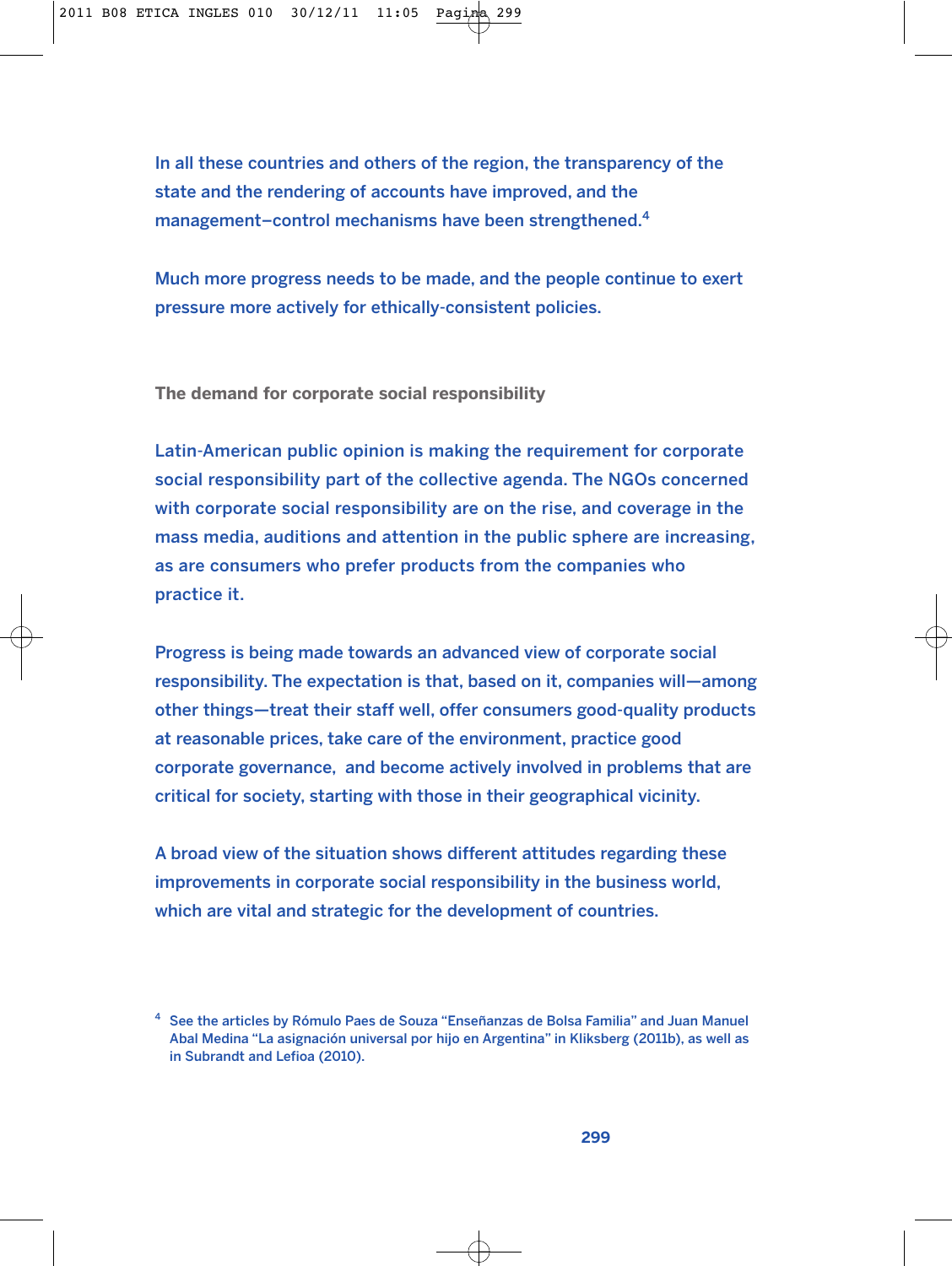There is still a large number of companies that has not responded to the international call for a new role for business. They remain anchored in traditional conducts of isolation and short-term maximization.

But there is a sector that is growing dynamically and very hopefully, and which has become part of entrepreneurial philanthropy. Its contributions to causes of public interest are on the rise, even though they continue to be proportionally much lower than those that are common in the developed world.

Some companies are taking, or have already taken, the step from philanthropy to a broad view of corporate social responsibility that includes the above-mentioned issues and amounts to incorporating it into their corporate policies and allocating steady resources to it.

In Brazil the systematic educational action by the Ethos Institute, which was founded by entrepreneurs themselves, together with other efforts, is producing concrete progress. In an investigation conducted by Ethos in 2004, it was found in a sampling of 55 firms analyzed that the number of those practicing CSR was 11. By 2008 it had doubled to 22.

Several companies in Argentina, Brazil, Chile and Mexico are incorporating social balance sheets. Natura, a Brazilian multinational and a world leader in corporate social responsibility, produced a social balance sheet in 2010 that rendered accounts for its actions on behalf of the community and the environment, which was drawn up in collaboration with other groups with shared interests.

In Argentina, young entrepreneurs from Rosario founded a movement in Mendoza Valos in favor of corporate social responsibility, which was called Moverse. They also founded similar movements in other towns, thereby setting up a National Federation of corporate social responsibility.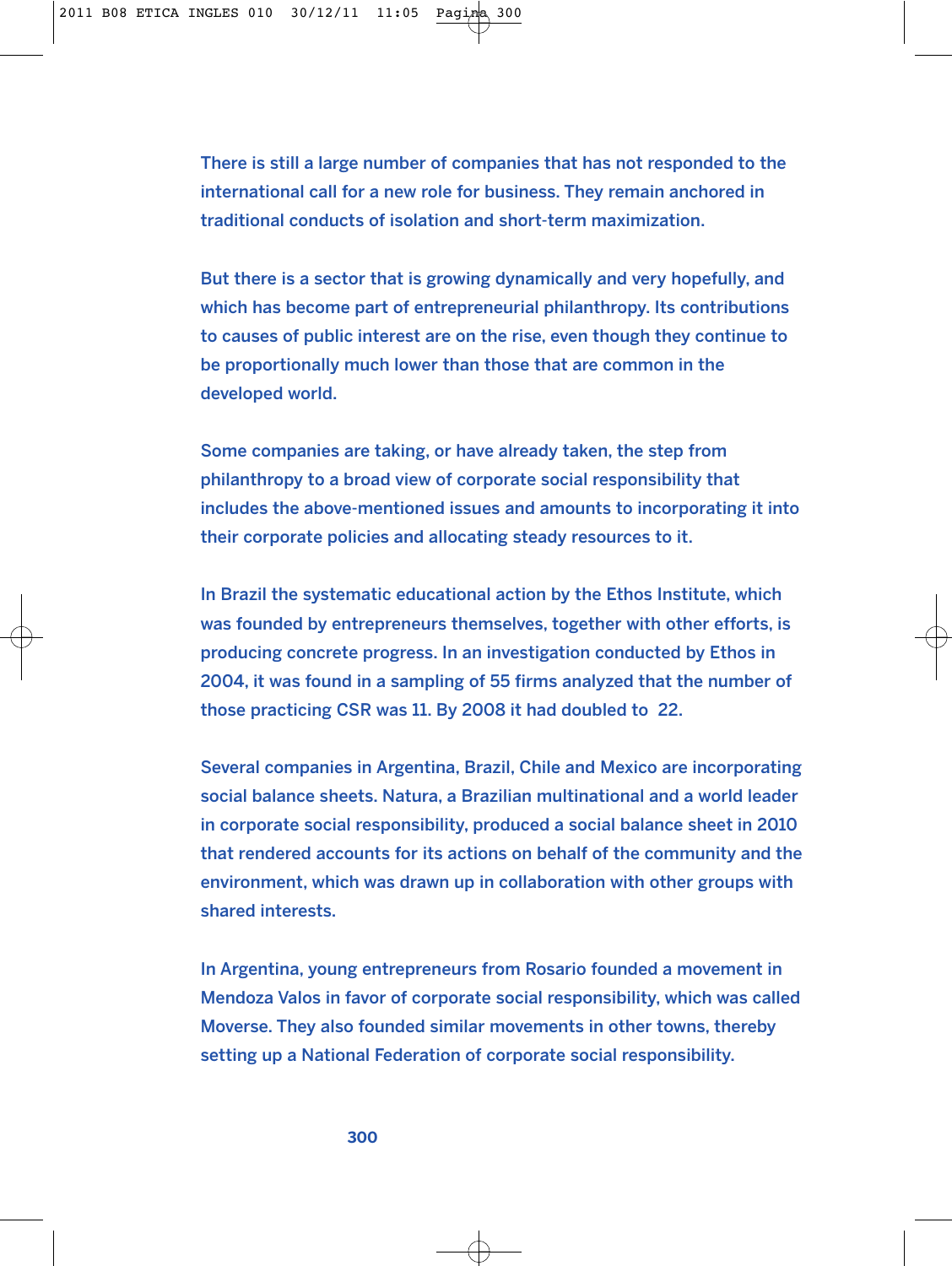There are developments along the same lines in other countries. For example, in Panama COSPAE is working actively; it is a council that brings together all the chambers of commerce with the aim of supporting education; in Guatemala a group of young entrepreneurs generated Centrarse, and linked their action to the Millennium Goals, while there are very varied developments in countries such as Chile, Mexico and others.

The examples of multinational companies with a strong presence in Latin America, such as BBVA with its major investment in education, Telefonica of Spain with its very successful Proniño program and Banco Santander with its support for education in corporate social responsibility, have contributed significantly to these countries and to the future of corporate social responsibility.

Corporate social responsibility does not fall like manna from heaven. In order to ensure that the region makes progress it is essential to educate future generations of entrepreneurs. For this purpose the author, with the support of the UNDP, Buenos Aires University and other important universities, founded the Ibero-American University Network for Integrating CSR (Red Unirse). Two-hundred and thirty universities from twenty-one countries<sup>5</sup> have joined. The Network works towards the solid incorporation into the curriculum of teaching and research in corporate social responsibility. A training program for two-hundred young people in economic ethics and corporate social responsibility was also generated. It is called "100 outstanding young people for development with ethics,"<sup>6</sup> and is being taught in thirty universities in Argentina, Peru and Uruguay and

<sup>5</sup> More detailed information can be found on the web page of Red Unirse: www.redunirse.org

 $6$  Detailed information can be seen on the program "100 youths for an ethical development" in *Clarín* (September 28<sup>th</sup>, 2008). "They will train young university students committed to the public interest," and in *La Nación* (December 13th, 2009), "Económicas de la UBA forma líderes con compromiso social." (The Economics Department of Buenos Aires University trains leaders with social commitment.)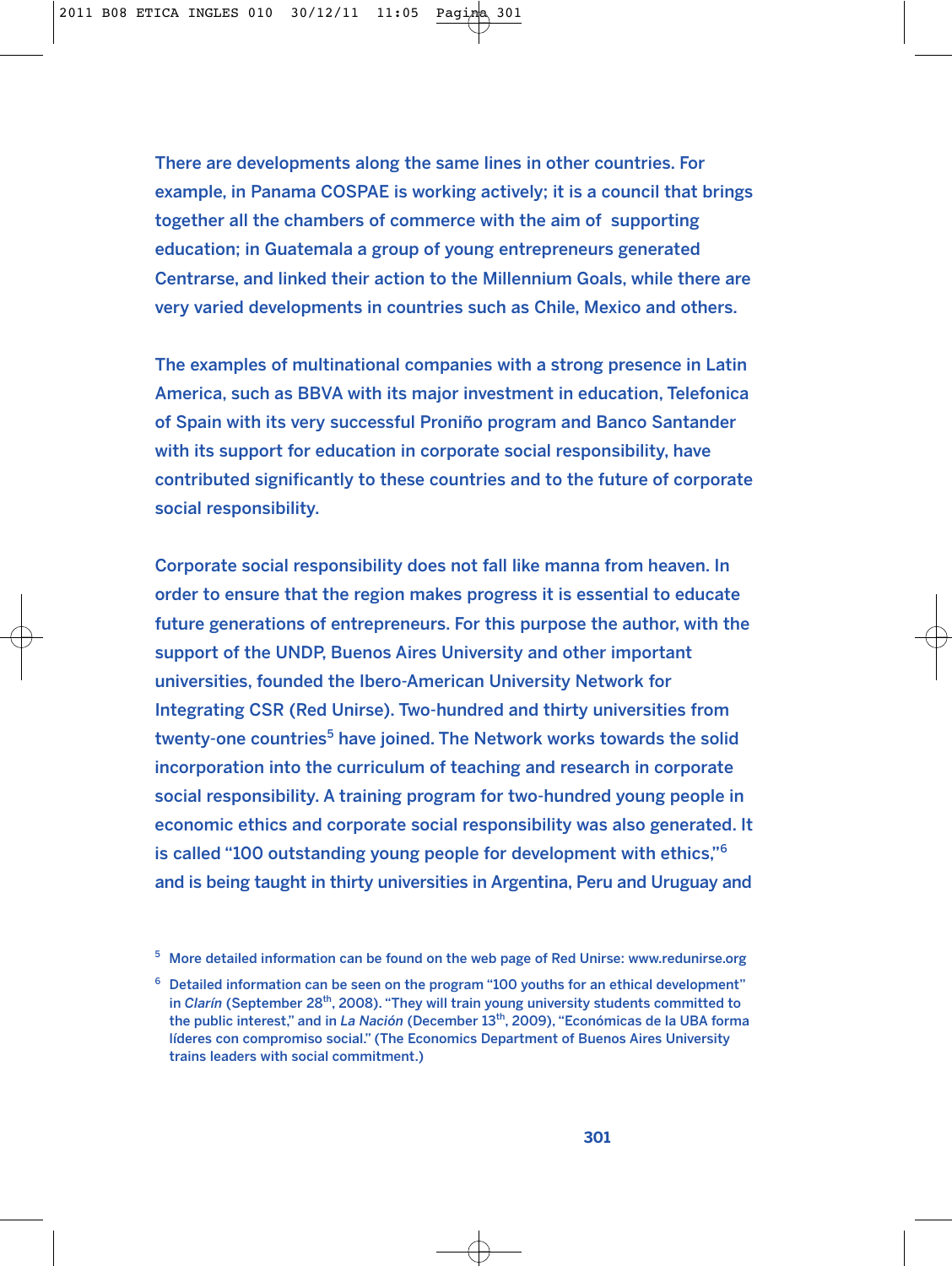is also being disseminated in Mexico, Brazil, Guatemala and Panama, among others,

However, progress is slow compared with what is needed. There is a long way to go in this key ethical matter.

**Civil society on the go**

The call to ethics in action is being taken up very vigorously by Latin American civil society. The examples of exemplary organizations are multiplying in the region. Many of them have the support of public policy and private companies and constitute true agents of pro-solidarity change.

Among many others, Caritas Argentina, with its 150,000 volunteers, directly helped three million people during the great 2002 crisis; AMIA, the central body of the Jewish community in this country, set up the main employment bureau; Fe y Alegría, which was founded in Venezuela, took its task of education to sixteen countries; Faça Parte de Brasil succeeded in getting volunteerism taught in a great number of schools. A Chilean NGO, Un techo para Chile with a leader and membership of young people, which builds housing for families in extreme poverty, has just been awarded the Premio de Derechos Humanos Rey de España (King of Spain Human Rights Prize). It now has a presence in 19 countries of the region and has built 80,000 housing units; 400,000 young volunteers participate in the work. $<sup>7</sup>$ </sup>

The deepening of ethical commitment in public policies, in private enterprise and in civil society is essential in order for the great challenges

<sup>7</sup> More details can be found in: http://www.untechoparamipais.org.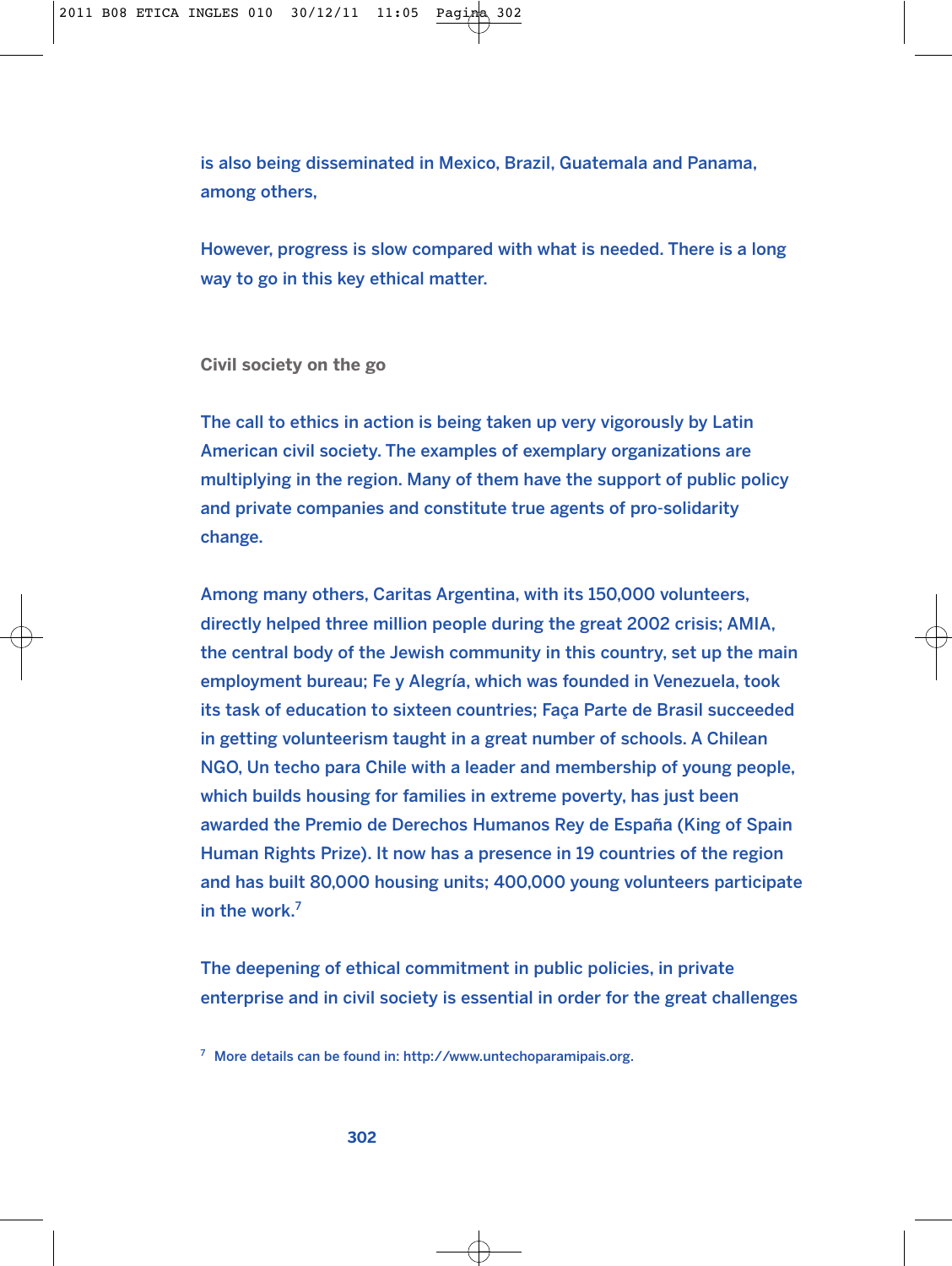of the right to health, education, a decent job, basic services and inclusion to be met as early as possible in the region.

#### A GENERAL CONCLUSION

In the first part of this article the demand for more ethics in the world economy was analyzed, in the second part, the importance of the ethical lacunae in the current grave financial crisis was stated, in the third the outlines for an ethical agenda were laid down, and in the fourth the situation in Latin America was examined from an ethical point of view.

During recent decades there has been a considerable gap between the thought predominant in the economy and that in ethics. The message implicit in conventional economic thought was that the economy could be resolved technically, whereas ethics was a topic for other areas, such as religion or philosophy.

That was not how its founding fathers conceived the economy. Adam Smith, David Ricardo, John Stuart Mill and others saw it as a moral discipline and were intensely concerned about the ethical implications of economic policies and the actions of economic agents.

Following the opposite course "has seriously impoverished the economy," wrote Nobel Prize laureate Amartya Sen. Ethical weaknesses have been very influential in the current difficult problems of the global economy.<sup>8</sup>

On the other hand, more successful and sustainable economies, which head tables such as the UN Human Development Index, have been based on the rigorous practice of ethical principles in public and private areas.

<sup>&</sup>lt;sup>8</sup> Different dimensions of the topic are discussed in Sen and Kliksberg (2011).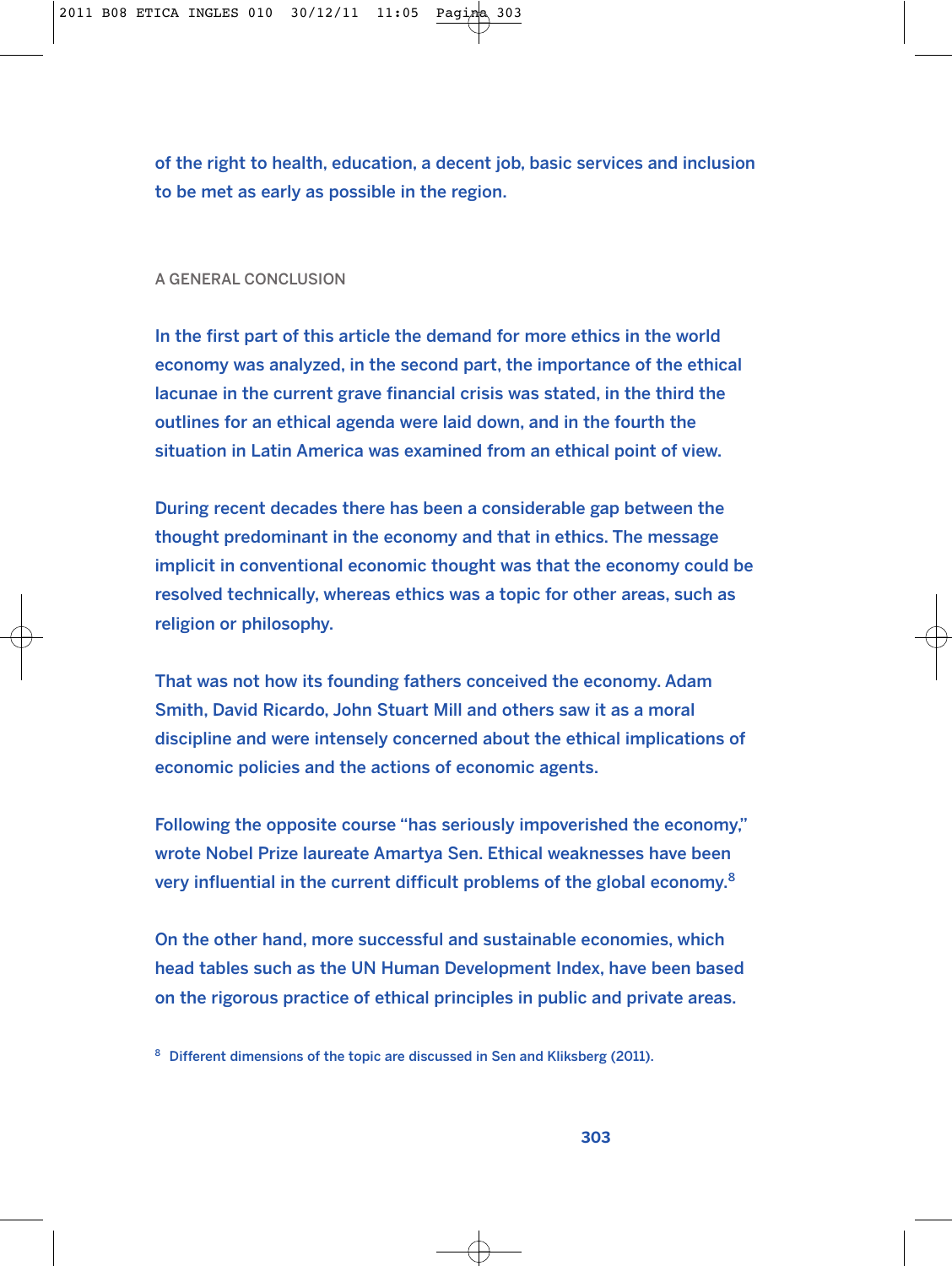Sennett (2011), Professor Emeritus at the London School of Economics, wrote, "Norway and Sweden have coordinated efforts to include young people in jobs for beginners, and have a youth unemployment rate of about 8%." This, as he points out, contrasts markedly with the 22% of youth unemployment in Great Britain and the United States.

It is time to address once more the interrelationship between ethics and the economy. The economy must function with the greatest possible efficiency, but it is just a means, as laid down by the greatest spiritual wisdoms of humankind, to enable the basic ethical goals to be fulfilled.

Among them are that mothers can give birth safely and that children can be born and develop in good health, that the family, the pillar of society, can prosper, that young people can have access to education and work, that gender discrimination and discrimination of all types can be overcome, that the disabled can be protected, and that older people can lead a full life.

At the same time, every actor in the economy must assume his/her ethical responsibilities, and his/her practices must be compatible with them. Too much time has been lost discussing how ethics can be incorporated into the economy, and relegating them to a marginal place. Addressing this connection fully once again will be decisive in confronting the dire situation described in the *Caritas in veritate encyclical* (2009):

The technical forces that move, the planetary interrelations, the pernicious effects on the real economy of a badly-used, and to a large extent speculative, financial activity, the tremendous, and frequentlyprovoked migratory flows, which are then not properly managed, and the unregulated exploitation of the earth's resources, induce us nowadays to reflect on the measures necessary to solve problems that not only are new […] but also and above all have a decisive effect on the present and the future of humanity.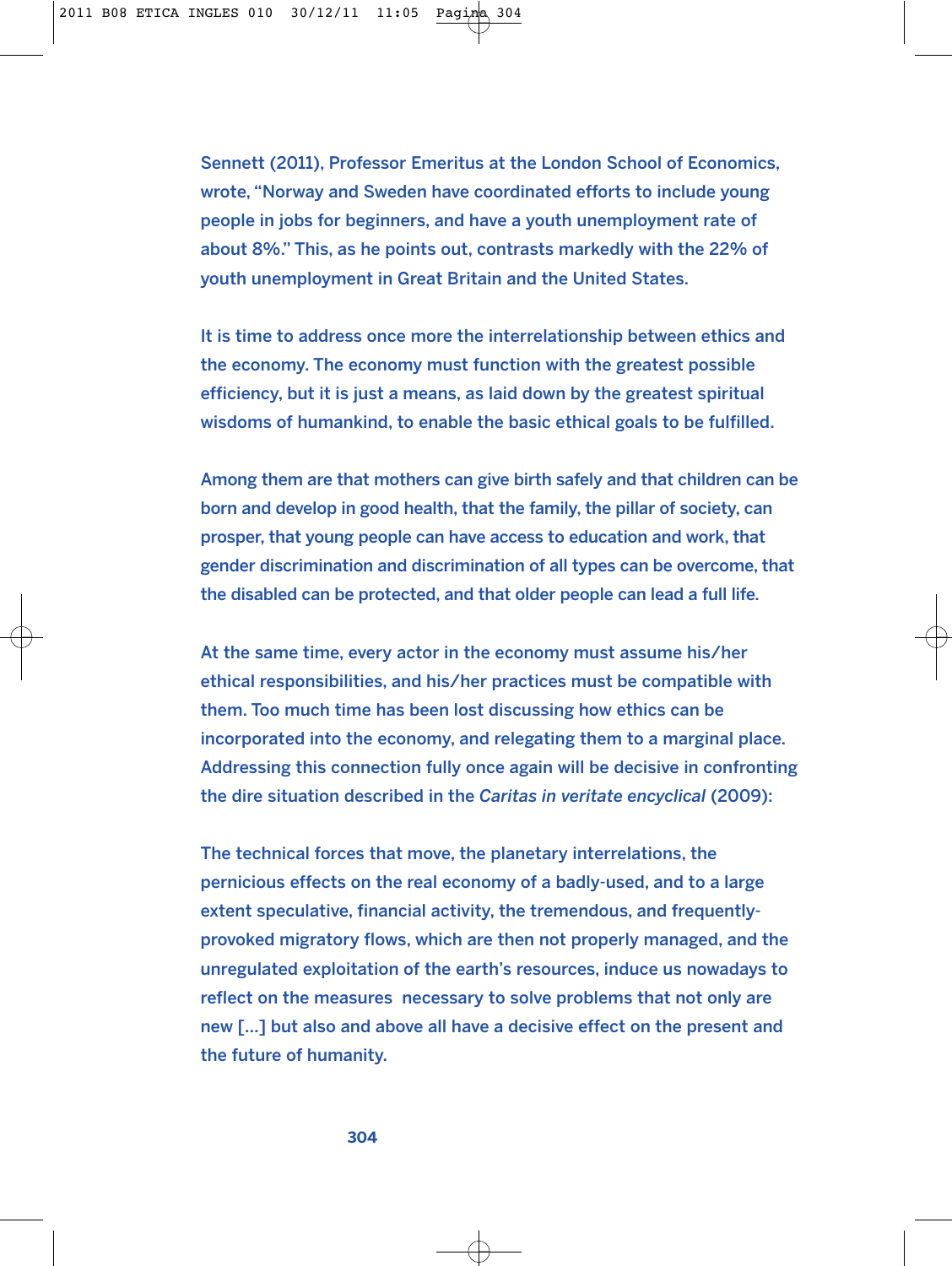#### BIBLIOGRAPHY

- World Bank. 2004. *Inequality in Latin America and the Caribbean.* Washington, DC. Benedict XVI. 2009. *Caritas in veritate*. www.catholics.net
- Bidani, Benu, and Martin Ravallion. 1997. "Decomposing social indicators using distributional data." *Journal of Econometrics* 77.
- Birdsall, Nancy, and Juan Luis Londoño. 1997. "Assets' inequality matters." *American Economic Review*, May.

Buffett, Warren. 2011. "Stop Coddling the Super-Rich." *New York Times,* August 14th.

- Canales, Rodrigo, B. Cade Massey and Amy Wrzesniewski. 2010. "Promises Aren't Enough: Business Schools Need to Do a Better Job Teaching Students Values." *The Wall Street Journal*, August 23rd.
- De Schutter, Olivier. 2011. "El hambre es un problema político." *El País,* March 17th. Edelman Trust Barometer. 2011. *Annual Global Opinion Leaders Study.*
- Etzioni, Amitai. 2002. "When it comes to ethics, B-Schools get an F." *The Washington* Post, August 4<sup>th</sup>.
- Gentile, Mary. 2010. "Ethics teaching asks the wrong questions." *Financial Times*, September 13<sup>th</sup>.
- Grupta, S, M. Verhoeven and E. Tionson. 1999. "Does higher government spending buy better results in education and health care?" Working paper 99/21. Washington DC: International Monetary Fund.
- Gurría, Ángel. 2009. "Business Ethics and OECD principles; what can be done to avoid another crisis?" European Business Ethics Forum.
- Juan XXIII. 1961. *Mater et Magistra.*

http://www.es.catholic.net/biblioteca/libro.phtml?consecutivo=171&capitulo=2424.

- Kirkpatrick, Grant. 2009. "The corporate governance lessons from the financial crisis." OECD Steering Group on Corporate Governance.
- Kliksberg, Bernardo. 2010. *Más ética, más desarrollo*. Buenos Aires: Temas, 19th edition. Kliksberg, Bernardo. 2011a. *Escándalos éticos.* Buenos Aires: Temas, 6th edition.
- Kliksberg, Bernardo (comp.). 2011b. *Latin America frente a la crisis.* Buenos Aires: Random House Mondadori, Sudamericana, UNDP.
- Lauerman, John. 2010. "Harvard business names leadership, ethics expert Nohria as Dean." Bloomberg, May 4<sup>th</sup>.
- Musgrave, Philip. 1996. "Public and private roles in health." World Bank. Discussion paper 339.
- Porter, Michael E. and Mark R. Kramer. 2011. "Creating sharing value." *Harvard Business Review,* January-February.
- Sachs, Jeffrey, *et al.* 2002. *Macroeconomícs and Health.* Geneva, World Health Organization.
- Salomon, Lester, M. S. Wojciech Sokolowski y Regina List. 2003. "Global civil society: an overview." Johns Hopkins comparative nonprofit sector project.
- Sen, Amartya, and Bernardo Kliksberg. 2011. *The People First*. Planeta, Deusto, 14th edition.
- Sennet, Richard. 2011. "Desempleo." *Eco?Clarín,* 15 de septiembre.
- Smith, Adam. 1759. *The Theory of Moral Sentiments.* Cambridge: Cambridge University Press.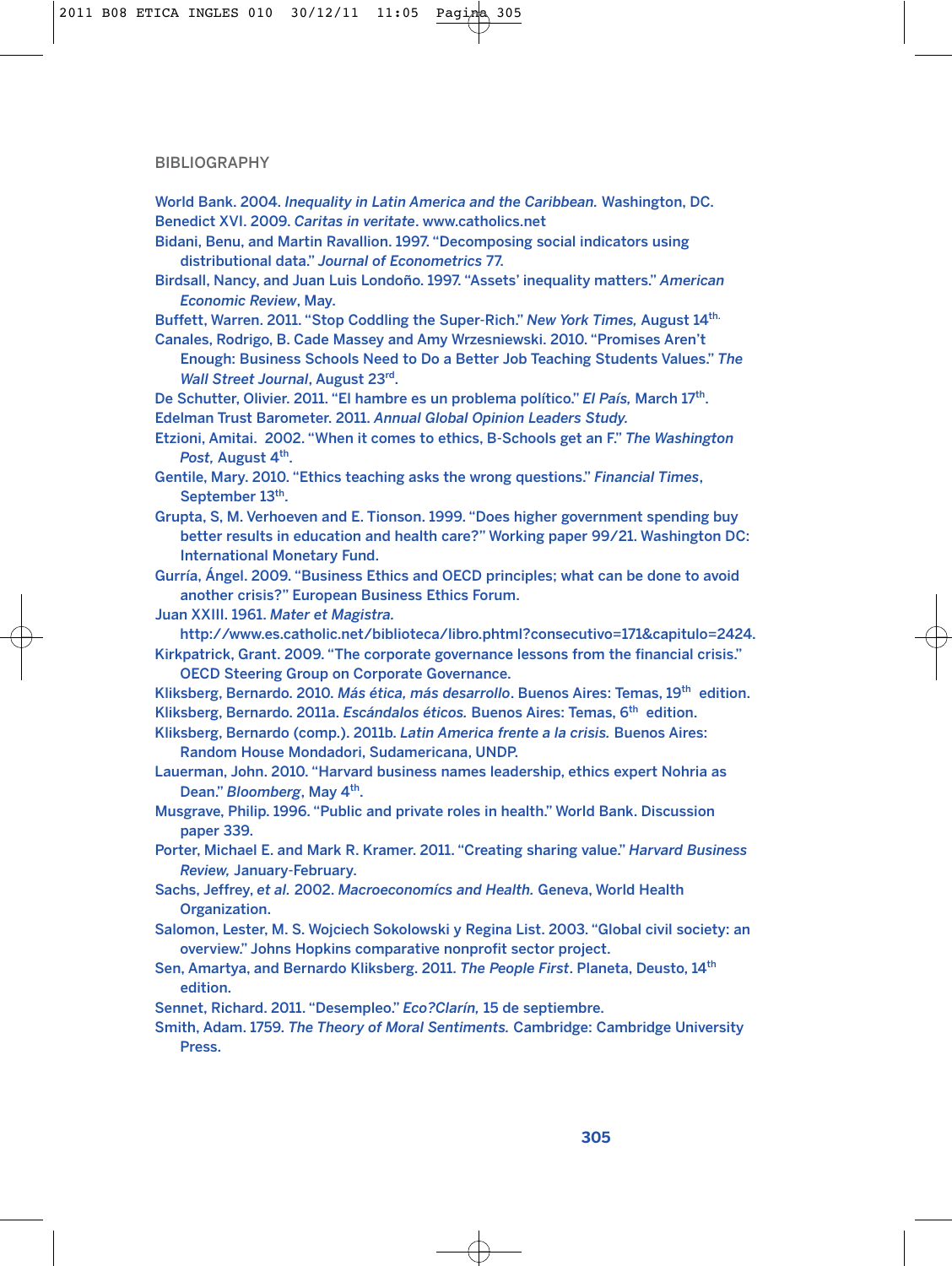Sulbrandt, José, and Álvaro Lefioa. 2010. "La experiencia de Costa Rica en la reducción de las tasas de mortalidad infantil y mortalidad materna." In: *Experiencias sociales ejemplares*, Spain-UNDP Fund Hacia un desarrollo integrado e inclusivo en Latin America, UNDP-Spanish Agency for International Cooperation and Development (AECID).

*The Economist*. 2011. "The rich and the rest." January 22nd.

*The Economist*. 2010. "Social entrepreneurship." August 12 th

*The Week.* 2008. "Greenspan: the Oracle's mea culpa." November 7<sup>th</sup>.

Wilkinson, Richard G., and Kate Pickett. 2010. *The Spirit Level: Why Equality is Better for Everyone.*

London: Penguin Books.